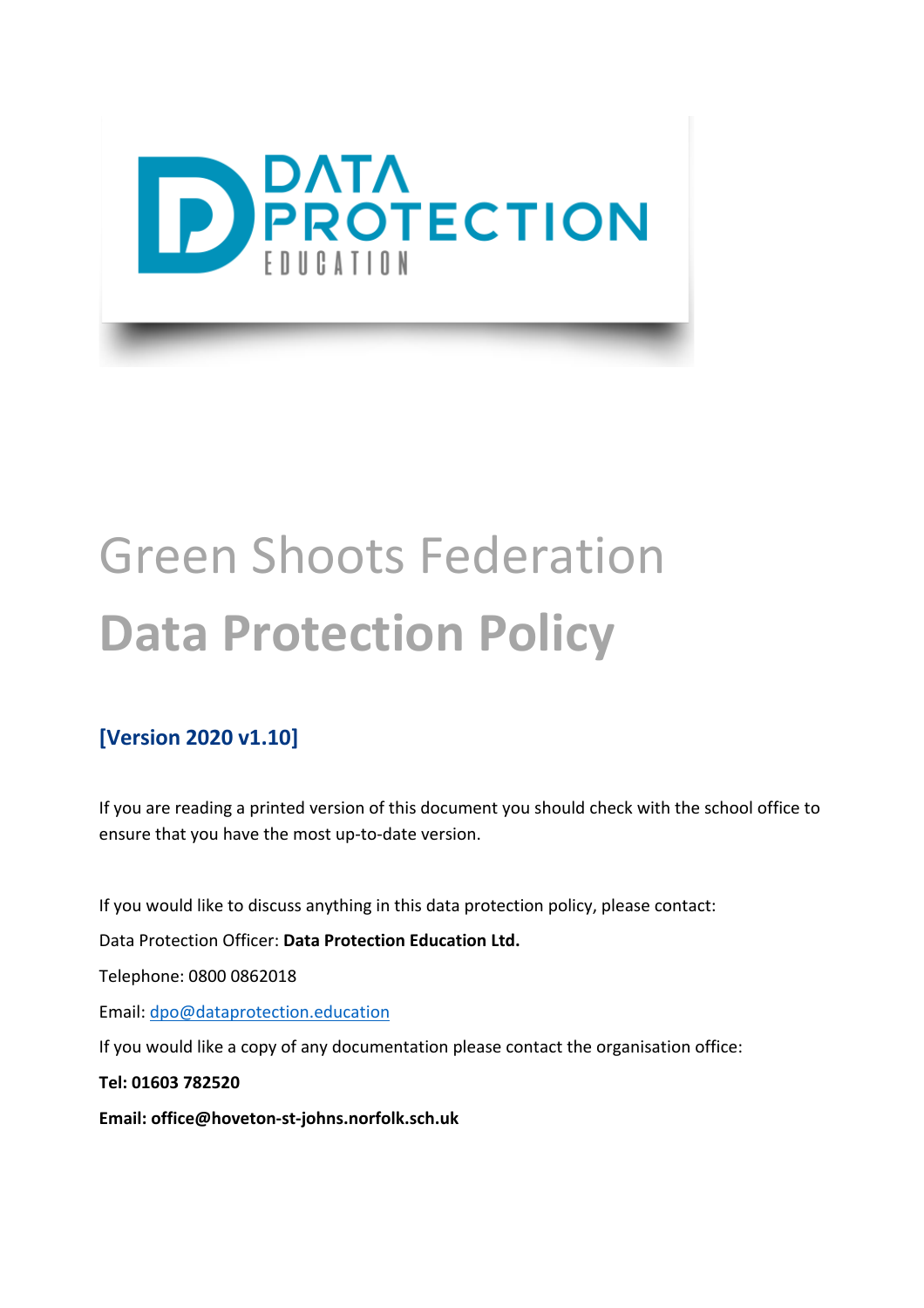

#### Document version

| Version          | Author   | <b>Date</b> | Approved by | <b>Effective from</b> |
|------------------|----------|-------------|-------------|-----------------------|
| 1.1              | DPE - JE | 1/5/2018    |             |                       |
| 1.2 qa check     | DPE - TK | 1/6/2018    |             |                       |
| $1.3^{1}$        | DPE - JK | 5/6/2018    |             |                       |
| $1.4^{2}$        | DPE - CM | 13/01/2019  |             |                       |
| $1.5^{3}$        | DPE-JE   | 15/07/2020  |             |                       |
| 1.6 <sup>4</sup> | DPE-JE   | 04/12/20    |             |                       |
| $1.6^{5}$        | DPE-JE   | 04/12/20    |             |                       |
| 1.8              | DPE-JE   | 15/01/21    |             |                       |
| 1.9              | DPE-JE   | 24/11/21    |             |                       |
| 1.10             | DPE-JE   | 01/01/22    |             |                       |

<sup>1</sup> Revision to Data Protection Act 2018 references.

<sup>2</sup> Re-organisation and addition of DBS section

<sup>3</sup> Addition of COVID-19 statement

<sup>4</sup> Fixed numbering. No substantive changes

<sup>5</sup> Fixed table of contents. No substantive changes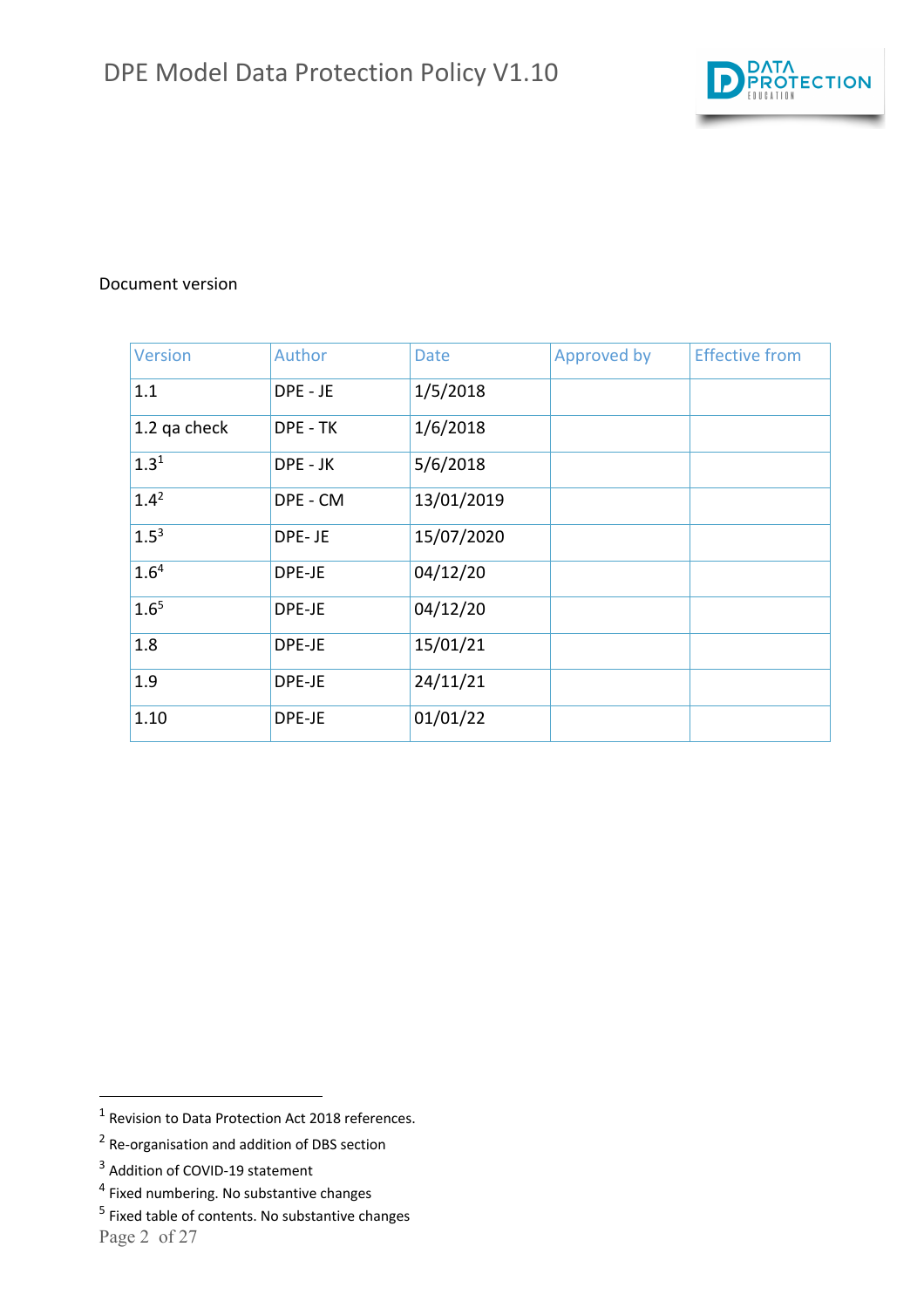

#### **Contents**

| 1. COMMITMENT TO GENERAL DATA PROTECTION AND DATA PROTECTION BY DESIGN | 5  |
|------------------------------------------------------------------------|----|
| 2. POLICY OBJECTIVES ROLES RESPONSIBILITIES                            | 6  |
| <b>3. POLICY STATEMENT</b>                                             | 6  |
| <b>4. ABOUT THIS POLICY</b>                                            | 6  |
| <b>5. DATA PROTECTION OFFICER</b>                                      | 7  |
| <b>6. DATA PROTECTION PRINCIPLES</b>                                   | 8  |
| 7. DATA SUBJECT'S RIGHTS                                               | 10 |
| 8. FAIR AND TRANSPARENT PROCESSING OF DATA                             | 10 |
| 9. LAWFUL PROCESSING OF DATA                                           | 12 |
| <b>10. SPECIAL CATEGORY DATA</b>                                       | 12 |
| 11. CONSENT                                                            | 13 |
| 12. DISCLOSURE AND SHARING OF PERSONAL INFORMATION                     | 14 |
| <b>13. DATA SECURITY</b>                                               | 14 |
| <b>14. DATA PROTECTION IMPACT ASSESSMENTS</b>                          | 15 |
| <b>15. DATA BREACHES</b>                                               | 15 |
| <b>16. SUBJECT ACCESS REQUESTS</b>                                     | 16 |
| <b>17. PUBLICATION OF INFORMATION</b>                                  | 17 |
| <b>18. DBS DATA</b>                                                    | 17 |
| <b>19. PHOTOGRAPHY IMAGES AND VIDEOS</b>                               | 18 |
| 20. CCTV                                                               | 19 |
| 21. RETENTION POLICY.                                                  | 19 |
| 22. TRAINING                                                           | 19 |
| <b>23. DATA PROCESSORS</b>                                             | 19 |
| <b>24. CHANGES TO THIS POLICY</b>                                      | 20 |
| <b>APPENDIX 1 UK GDPR DEFINITIONS</b>                                  | 21 |
| APPENDIX 3. DEALING WITH SUBJECT ACCESS REQUESTS                       | 25 |
| <b>DPE TEMPLATE - Disclaimer</b><br>Page 3 of 27                       | 27 |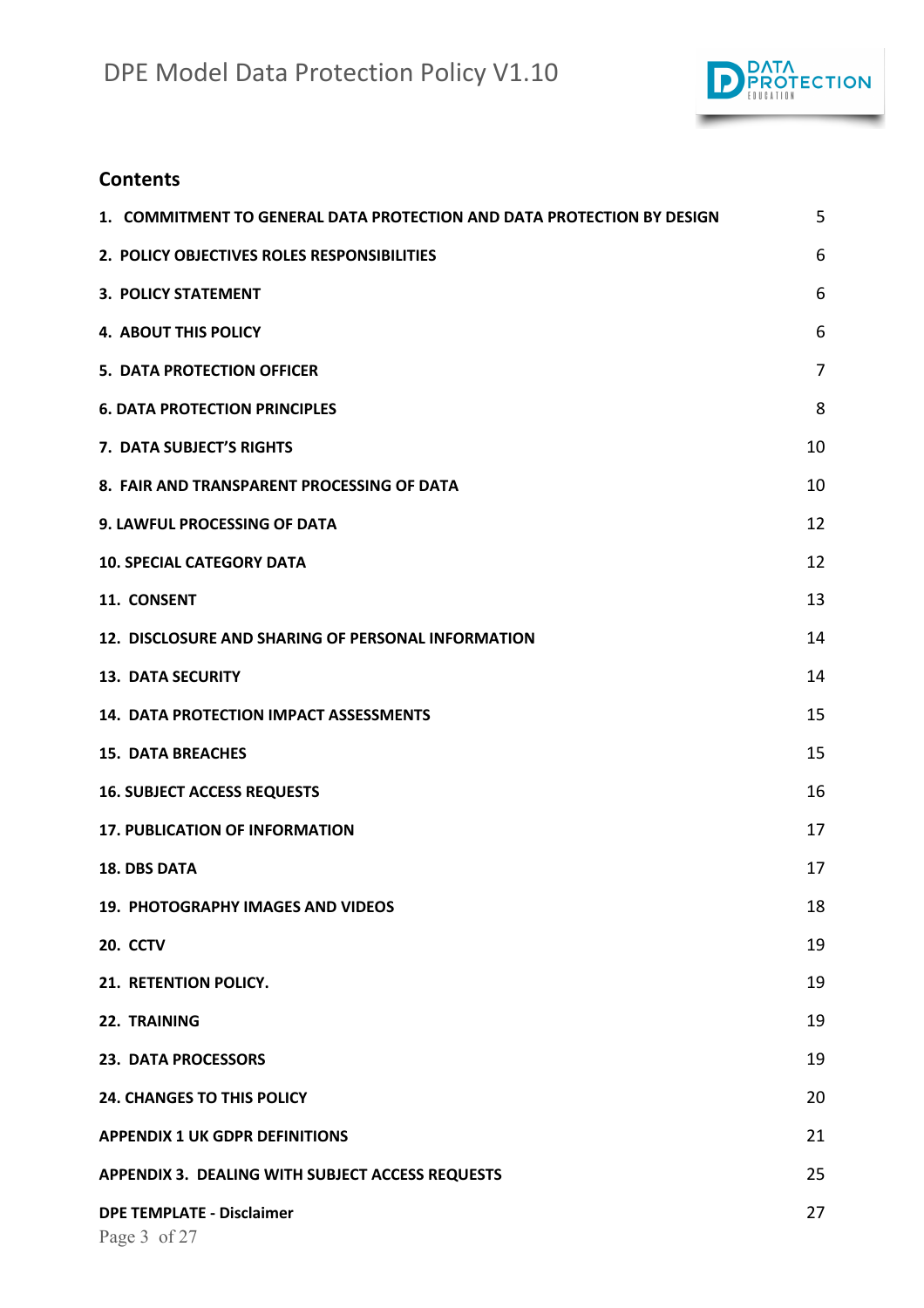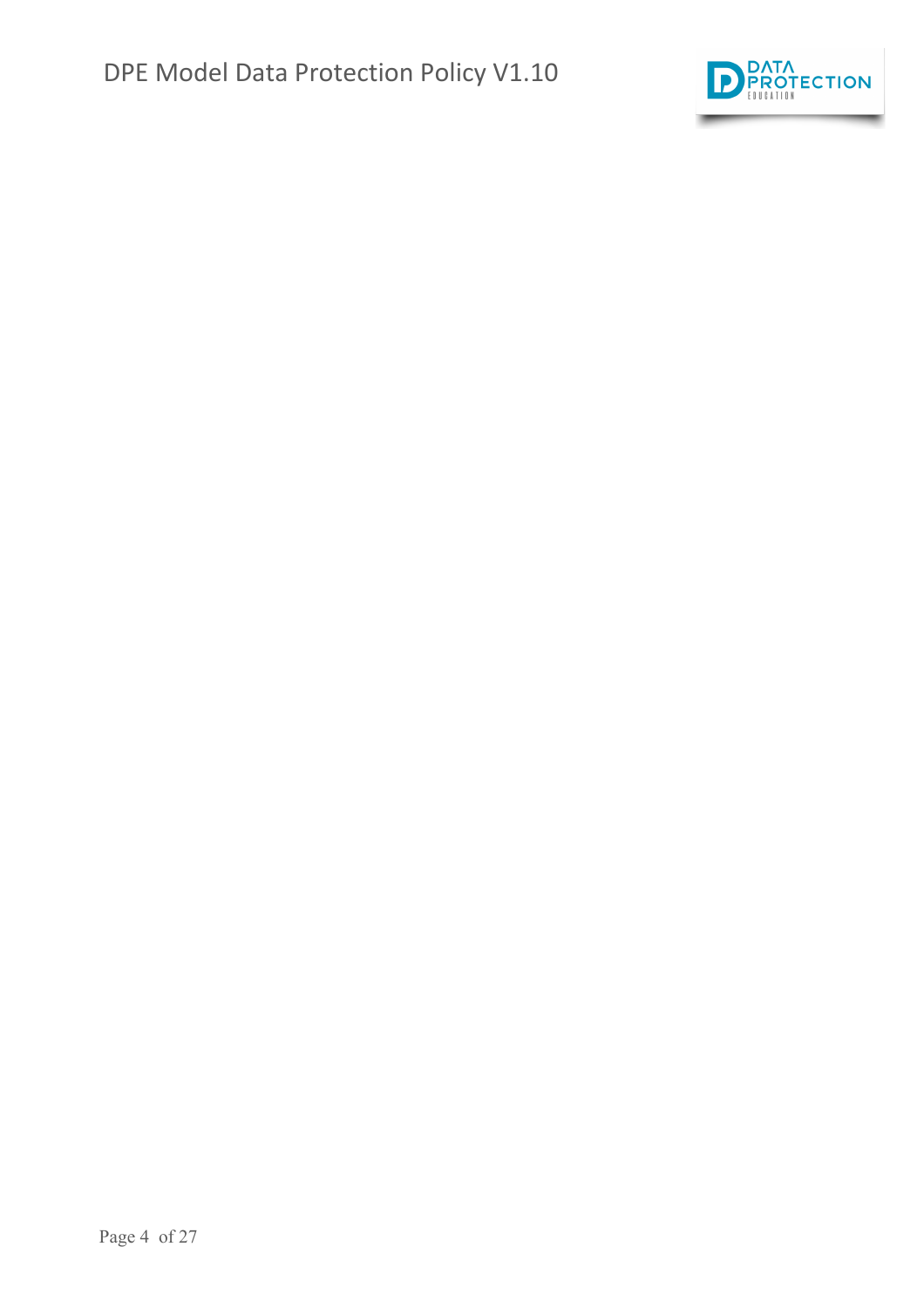

# **1. COMMITMENT TO GENERAL DATA PROTECTION AND DATA PROTECTION BY DESIGN**

1.1. The UK General Data Protection Regulation ('GDPR', or 'Regulation') tailored within The Data Protection Act 2018 (DPA) is the law that protects personal privacy and upholds individual's rights in relation to data protection. It applies to anyone who handles or has access to people's personal data.

1.2. This policy is intended to ensure that personal information is dealt with properly and securely and in accordance with the legislation. It will apply to personal information regardless of the way it is used, recorded and stored and whether it is held in paper files or electronically.

1.3. This policy sets out the organisation's commitment to data protection and the implementation of a data protection by design approach.

1.4. The organisation will refer to documents and guidance from the Information Commissioner's Office and the Department for Education in relation to UK GDPR, data protection and data processing.

1.5. This includes ensuring the following:

- The creation and maintenance of a data protection working group;
- Assigning responsibility to an individual within The Organisation;
- Assigning a Data Protection Officer;
- Development and maintenance of a data protection project;
- Ensuring that all staff are trained in data protection and take responsibility for the collection, processing, storage and destruction of data;
- A lawful basis for processing is documented for all processing activity;
- Principles relating to processing of personal data are adhered to;
- The rights of data subjects are respected;
- Risks to the rights of data subjects are assessed and mitigated for all large-scale and new processing;
- Regular independent reviews of processing activity and processing documentation are carried out;
- Organisational and technical measures are implemented to protect data;
- Data breaches impacting on the rights and freedoms of data subjects will be reported to the Information Commissioner's Office (ICO)**.**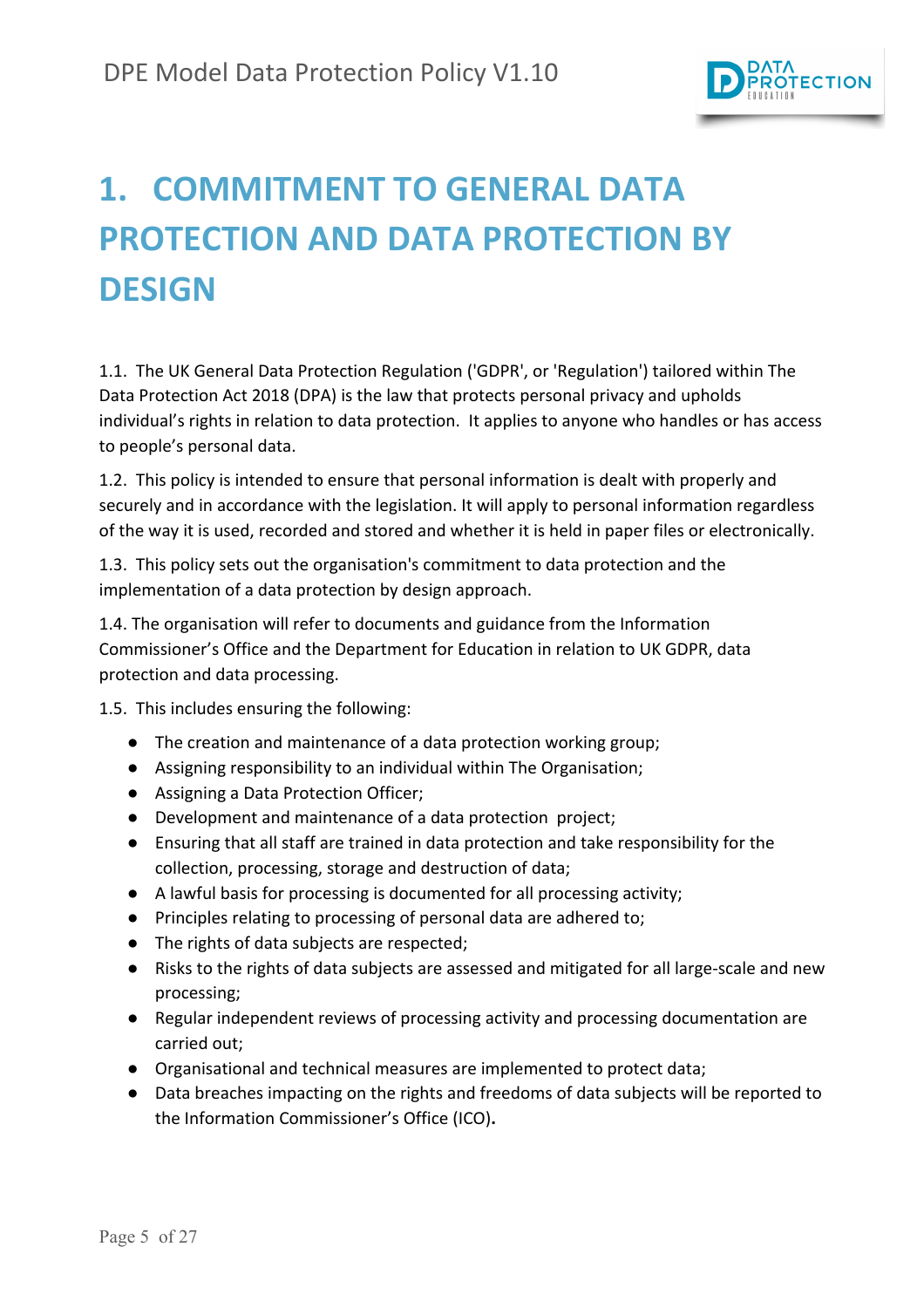

# **2. POLICY OBJECTIVES ROLES RESPONSIBILITIES**

2.2. **The organisation as the Data Controller** will comply with its obligations under the UK GDPR and the Data Protection Act 2018. The organisation is committed to being concise, clear and transparent about how it obtains and uses personal information and will ensure data subjects are aware of their rights under the legislation. This policy sets out how the organisation will do this.

2.2. All organisation staff and organisation workforce must have a general understanding of the law and understand how it may affect their decisions in order to make an informed judgement about how information is gathered, used and ultimately deleted. All staff must read, understand and comply with this policy in order to comply with its obligations under UK GDPR and the Data Protection Act 2018.

2.3. **The Information Commissioner as the Regulator** can impose substantial fines for breaches of UK GDPR and the Data Protection Act 2018 and other Data Protection Legislation. Therefore it is imperative that the organisation, all staff and the workforce comply with the legislation. The Data Protection Officer will be the principal point of contact with the ICO.

## **3. POLICY STATEMENT**

3.1 Everyone has rights with regard to the way in which their personal data is handled. During the course of our activities as an organisation, we will collect, store and process personal data about our pupils, workforce, parents and others. This makes us a data controller in relation to that personal data.

3.2 We are committed to the protection of all personal data and special category personal data for which we are the data controller.

3.3 The law imposes significant fines for failing to lawfully process and safeguard personal data and failure to comply with this policy may result in those fines being applied.

3.4. All members of our staff and workforce will comply with this policy when processing personal data on our behalf. Any breach of this policy may result in disciplinary or other action.

### **4. ABOUT THIS POLICY**

Page 6 of 27 4.1. The types of personal data that we may be required to handle include information about pupils, parents, our workforce, and others that we deal with. The personal data which we hold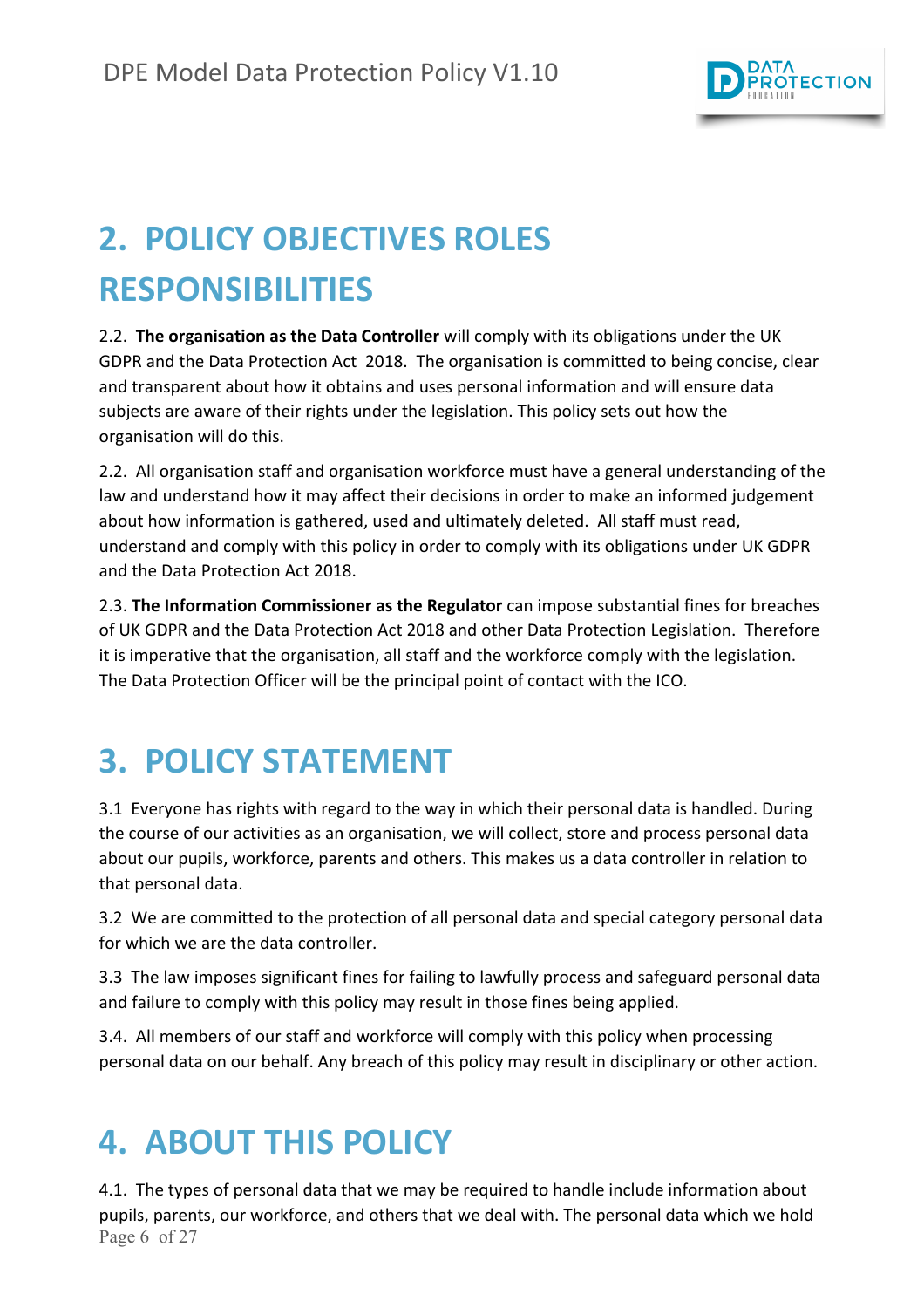

is subject to certain legal safeguards specified in the UK General Data Protection Regulation the Data Protection Act 2018, and other regulations Data Protection Legislation

4.3. This policy does not form part of any employee's contract of employment and may be amended at any time.

4.4. This policy sets out rules on data protection and the legal conditions that must be satisfied when the organisation processes personal data.

4.2. This policy, combined with the organisation's privacy policy and any other document referred to herein, sets out the basis on which the organisation will process any personal data collected from data subjects, or provided to us by data subjects directly and or from other sources.

### **5. DATA PROTECTION OFFICER**

5.1. As an organisation, we are required to appoint a Data Protection Officer ("DPO"). **Our DPO is Data Protection Education** and they can be contacted at

dpo@dataprotection.education

The DPO is responsible for ensuring compliance with the Data Protection Legislation and with this policy. Any questions about the operation of this policy or any concerns that the policy has not been followed should be referred in the first instance to the DPO.

5.2 The organisation shall maintain a Data Protection Officer to represent the rights of data subjects and a named Data Protection lead in order to assist the Data Protection Officer.

5.3. The organisation shall ensure that the Data Protection Officer is involved properly and in a timely manner, in all issues which relate to the protection of personal data.

5.4. The organisation shall support the Data Protection Officer in performing the responsibilities outlined below by providing resources necessary to carry out those tasks and access to personal data and processing operations. The Data Protection Officer shall maintain his or her expert knowledge.

5.5. The organisation shall ensure that the Data Protection Officer does not receive any instructions regarding the exercise of their tasks. They shall not be dismissed or penalised by the controller or the processor for performing their tasks.

5.6 The Data Protection Officer shall directly report to the highest management level of the organisation, as needed and report to the Board of Governors at least once a year.

5.7. Data subjects may contact the Data Protection Officer with regard to all issues related to the processing of their personal data and to the exercise of their rights under the regulations.

5.8. The Data Protection Officer and the Data Protection Lead will be bound by confidentiality and must maintain data security by protecting the confidentiality**,** integrity and availability of all personal data, defined as follows: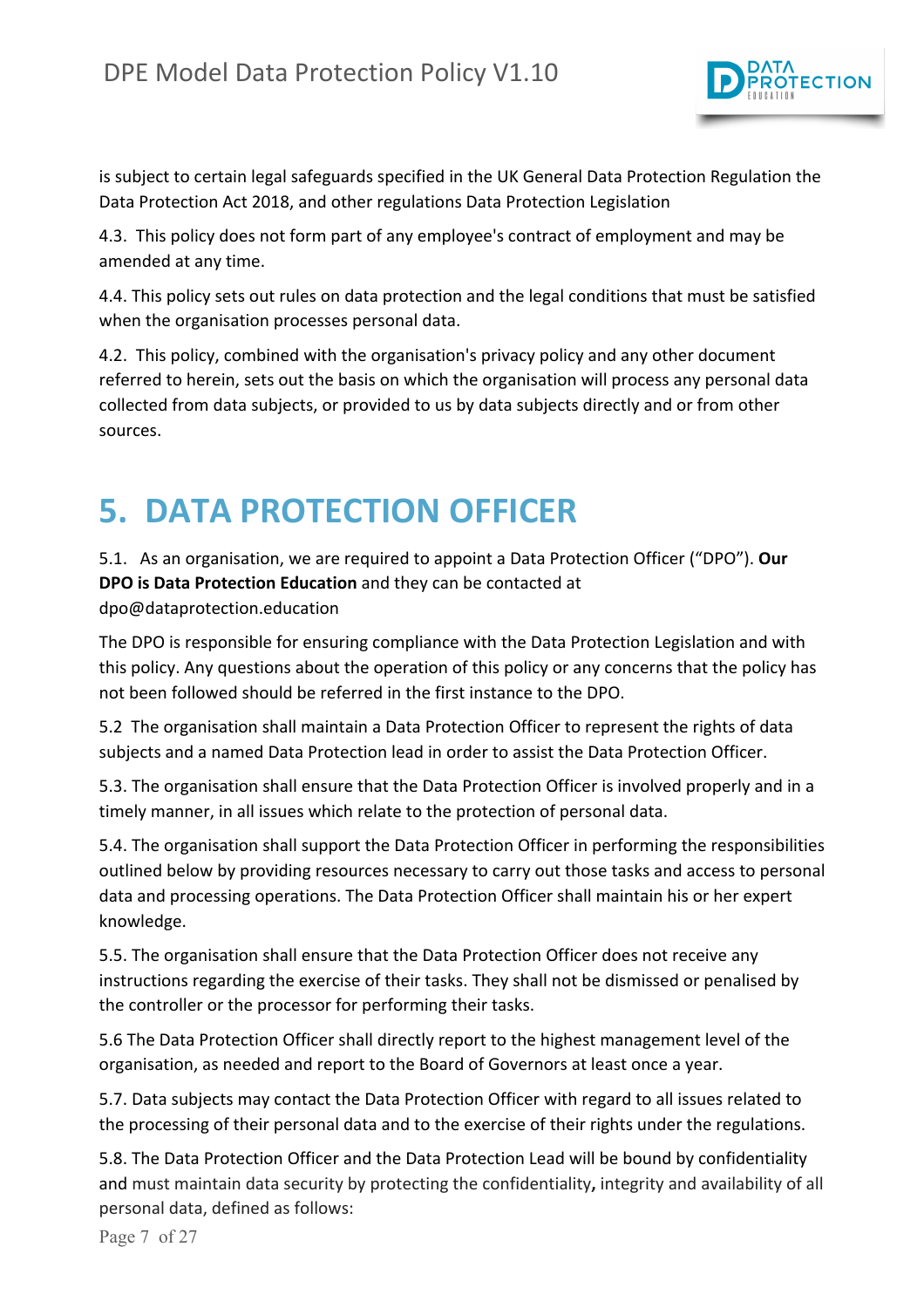

- **Confidentiality** means that only people who have a need to know and are authorised to use the personal data can access it.
- **Integrity** means that personal data is accurate and suitable for the purpose for which it is processed.
- **Availability** means that only authorised users can access personal data when they need it for authorised purposes.

5.9. The Data Protection Officer shall have the following responsibilities:

- Review of all data processing activities (inventory/mapping);
- Conduct of regular health checks/audits and issue recommendations;
- Assist with data protection impact assessments and monitoring performance;
- Monitoring and advice relating to subject access requests and data breaches;
- Assist the organisation with the maintenance of records;
- Monitoring and advice relating to FOI and other information requests;
- Cooperation with, and acting as the contact point for the Information Commissioner's Office, who are the supervisory authority in respect of all data protection matters;
- Act as the contact point for data subjects to deal with requests and complaints;
- Training of organisation staff and workforce.

#### **6. DATA PROTECTION PRINCIPLES**

6.1. Anyone processing personal data must comply with the data protection principles. The organisation will comply and is committed to these principles in relation to any processing of personal data. The Data Protection principles provide that personal data must be:

- **Processed lawfully, fairly and in a transparent manner** in relation to the data subject and their rights;
- **Collected for specified, explicit and legitimate purposes** and not further processed in a manner that is incompatible with those purposes;
- **Adequate, relevant and limited to what is necessary** in relation to the purposes for which they are processed;
- **Accurate and, where necessary, kept up to date;**
- **Kept in a form which permits identification of data subjects for no longer than is necessary**;
- **Processed in a manner that ensures appropriate security of the personal data**
- **Must NOT be transferred to people or organisations situated in other countries without adequate protection.**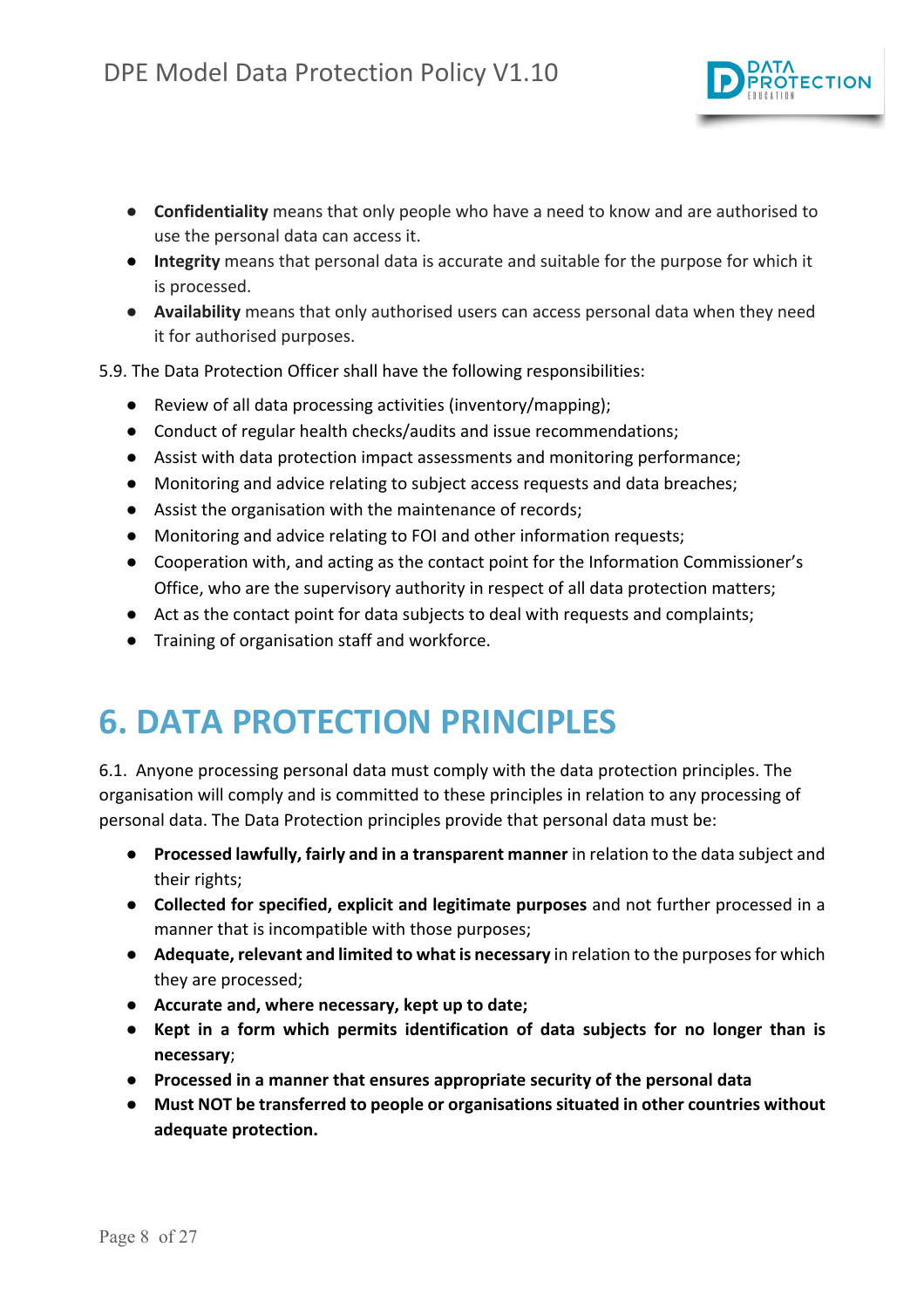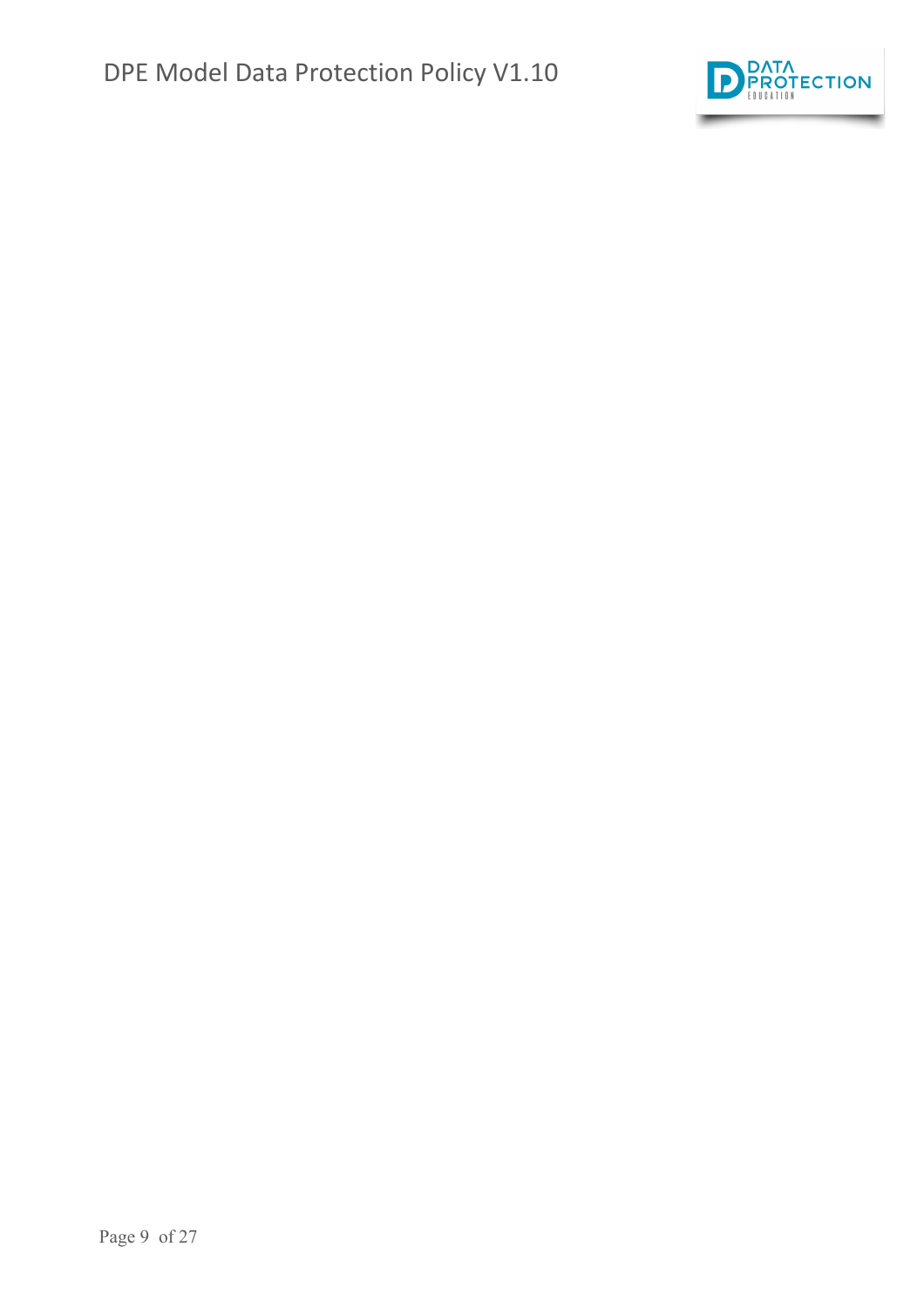

### **7. DATA SUBJECT'S RIGHTS**

7.1. The organisation supports the rights of data subjects (or the parents/carers of data subjects where data subjects are not able to demonstrate the capacity to understand their rights) in relation to data that is processed or stored about them, as follows:

- Right to fair and transparent processing;
- Right of access;
- Right of rectification;
- Right to erasure (the "right to be forgotten");
- The right to restrict processing;
- Right to be notified of erasure, rectification or restriction;
- Right of data portability;
- Right to object to processing;
- Right to object to processing for the purposes of direct marketing;
- Right to object to processing for scientific, historical or statistical purposes;
- Right to not be evaluated on the basis of automated processing;
- Right to withdraw consent at any time;
- Right to be notified about a data breach;
- Right to an effective judicial remedy against a supervisory authority;
- Right to lodge a complaint with supervisory authority;
- Right to an effective judicial remedy against a controller or processor; Right to compensation.

7.2. The organisation shall maintain procedures, policies and notices to ensure that data subjects are informed about their rights

# **8. FAIR AND TRANSPARENT PROCESSING OF DATA**

8.1. Data Protection Legislation is not intended to prevent the processing of personal data, but to ensure that it is done fairly and without adversely affecting the rights of the data subject.

8.2. For personal data to be processed fairly, data subjects must and will be made aware of the following in our privacy notices or requests to process data:

- That the personal data is being processed;
- Why the personal data is being processed;
- What the lawful basis is for that processing (see below);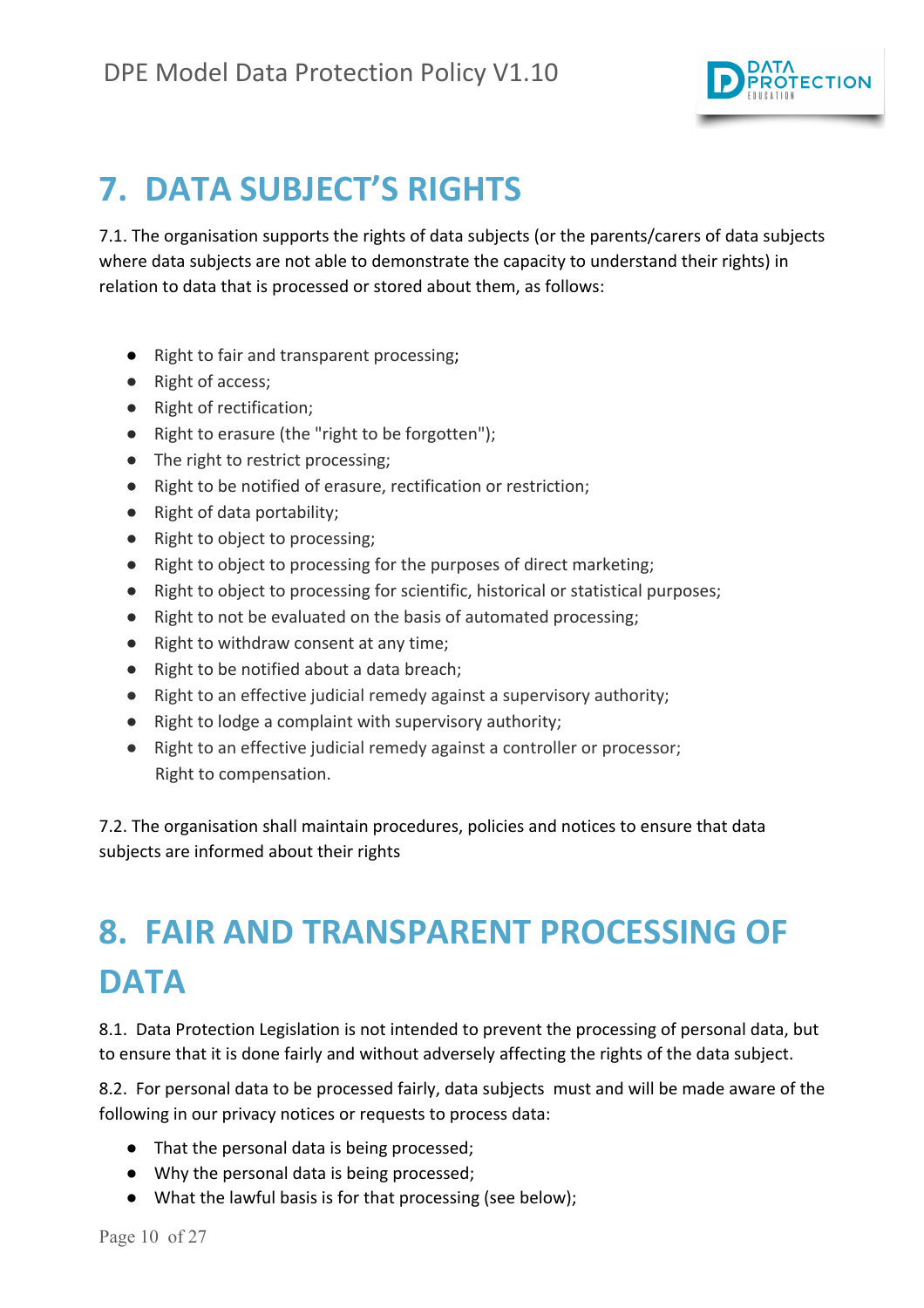

- Whether the personal data will be shared, and if so with whom;
- The period for which the personal data will be held;
- The existence of the data subject's rights in relation to the processing of that personal data; and
- The right of the data subject to raise a complaint with the Information Commissioner's Office in relation to any processing.

8.3. The organisation will only process data that is **necessary and relevant to the purpose for which it was gathered, and will ensure that we have a lawful basis for any processing.**

8.4 Data collected for the purposes of public health (including visitor contact data for COVID-19) will be kept as long as required. Contact data for visitors will be kept for 21 days after the most recent visit, with information on visitors kept as per standard retention requirements. Public Health data may be shared with third-parties as required including, but not limited to:

- National Health Service (including NHS Test and Trace)
- Public Health England
- Other local health authorities

Data collected and processed for public health purposes is done so under GDPR Article 9(2)(i) which states: (in part) "processing is necessary for reasons of public interest in the area of public health, such as protecting against serious cross-border threats to health..." and Recital 54 which includes: "The processing of special categories of personal data may be necessary for reasons of public interest in the areas of public health without consent of the data subject."

8.5 Collection and processing of visitor data will be documented in the privacy notices and in a statement available to visitors at the time of data collection to include the following information:

"We collect the following visitor information for the purposes of security, safety and public health:

- ●Name
- ●Organisation
- ●Date and time of visit
- ●Contact details

These are kept for six years in case of any claims by students, staff or visitors under the Limitations Act (1980).

Should a positive test for COVID-19 be identified, relevant visitor data will be shared with the required public health authorities. Contact details will be deleted from any test and trace log after 21 days.

For further details, please see the Data Protection Policy, or contact the Data Protection Officer.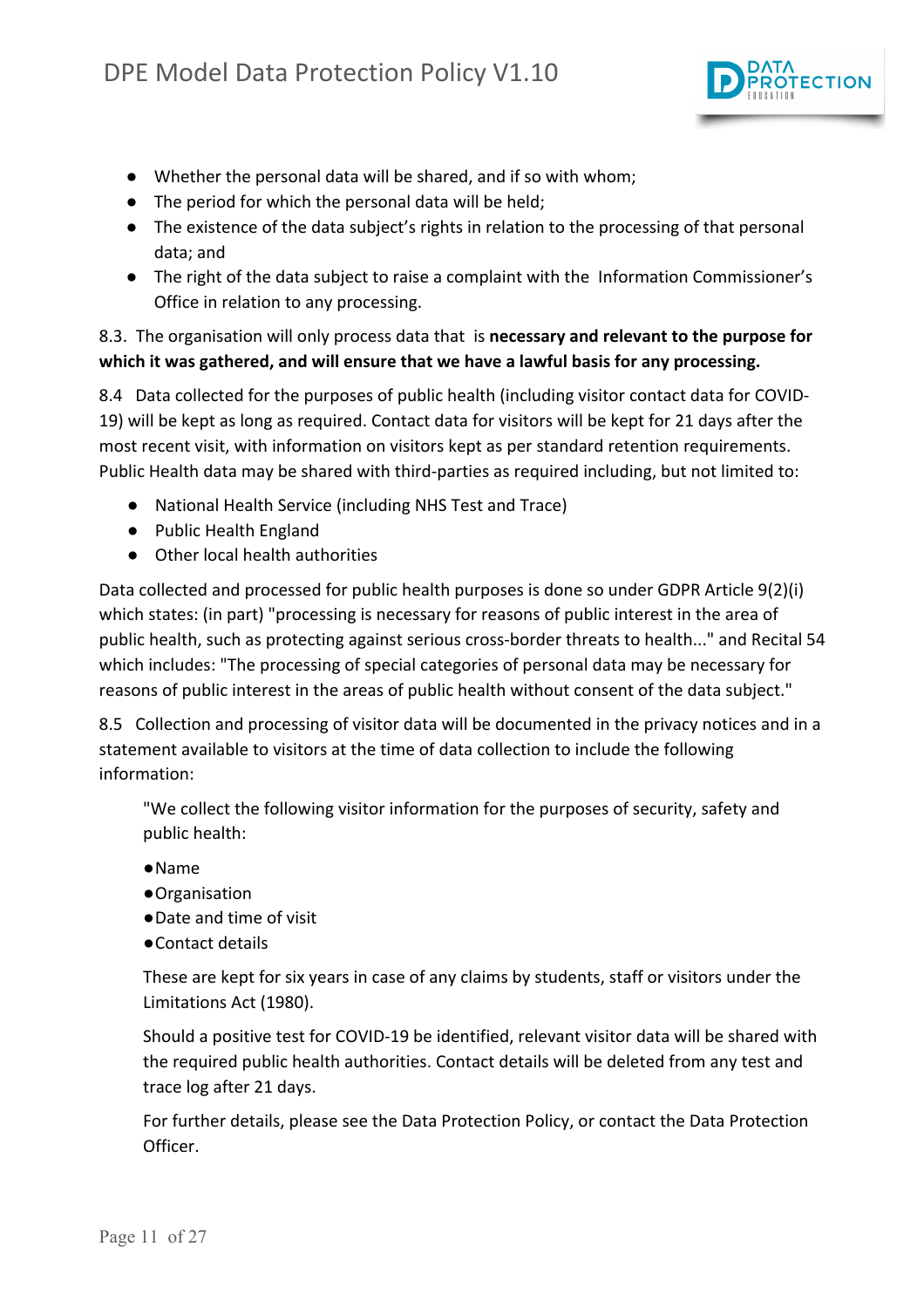

### **9. LAWFUL PROCESSING OF DATA**

9.1. For personal data to be processed lawfully it must be processed on the basis on one of the legal grounds set out in the DATA Protection Legislation. The organisation will only process personal data where a lawful basis for processing exists. Specifically, where:

- The data subject has given **consent** to the processing of his or her personal data for one or more specific purposes;
- Processing is necessary for the **performance of a contract** to which the data subject is party or in order to take steps at the request of the data subject prior to entering into a contract;
- Processing is necessary for compliance with a **legal obligation** to which the controller is subject (e.g the Education Act 2011);
- Processing is necessary in order to protect the **vital interests** of the data subject or of another natural person;
- Processing is necessary for the **performance of a task carried out in the public interest** or in the exercise of official authority vested in the controller.

### **10. SPECIAL CATEGORY DATA**

#### 10.1. This is data relating to **health; race; sexuality; religion; criminal offences; political opinions and union memberships**.

10.2. These special categories of personal data relating to will not be processed unless a specific lawful basis as listed in Article 9 of the UK GDPR applies. When this special category data is being processed we will normally only do so under the following legal grounds:

- Where the processing is **necessary for employment law** purposes, for example in relation to sickness absence;
- Where the processing is necessary for reasons of substantial public interest, for example for the purposes of equality of opportunity and treatment;
- Where the processing is necessary for **health or social care purposes**, for example in relation to pupils with medical conditions or disabilities; and
- **Where none of the above applies then we will seek the consent of the data subject to the processing of their special category personal data.**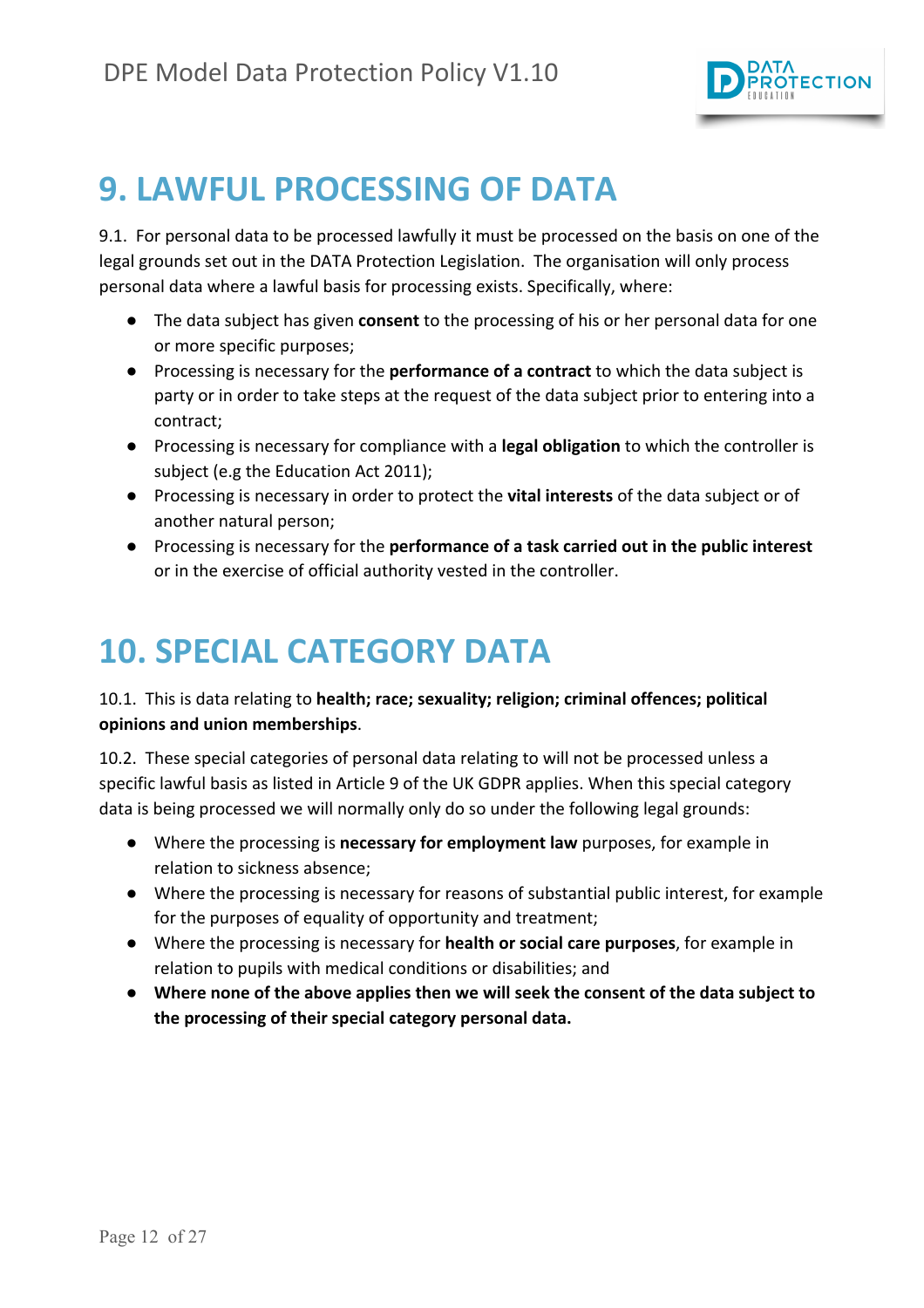

#### **11. CONSENT**

11.1. There are strict legal requirements in relation to the form of consent that must be obtained from data subjects.

11.2. When pupils, staff or our Workforce join the Organisation a consent form will be required to be completed in relation to them. This consent form deals with:

- Name, address, email address and telephone contact numbers
- Medical details
- Photography consent
- Publication of photographs

11.3. Where appropriate third parties may also be required to complete a consent form.

11.4. In relation to all pupils under the age of 12 years old we will seek consent from an individual with parental responsibility for that pupil.

11.5. We will generally only seek consent directly from a pupil if they are legally able to give such consent. The legal age for consent under Data Protection legislation is 12. However we recognise that this may not be appropriate in certain circumstances and therefore the organisation may be required to seek consent from an individual with parental responsibility.

11.6. If consent is required for the processing of personal data of any data subject then the form of this consent must:

- Inform the data subject of exactly what we intend to do with their personal data;
- Require them to positively confirm that they consent (we cannot ask them to opt-out rather than opt-in); and
- Inform the data subject of how they can withdraw their consent.

11.7. Any **consent must be freely given**, which means that we cannot make the provision of any goods or services or other matter conditional on a data subject giving their consent.

11.8. The DPO must always be consulted in relation to any consent form before consent is obtained.

11.9. A record must always be kept of any consent, including how it was obtained and when.

11.10.There may be circumstances where it is considered necessary to process personal data or special category personal data in order to protect the vital interests of a data subject. This might include safeguarding, child protection and medical emergencies where the data subject is not in a position to give consent to the processing. We believe that this will only occur in very specific and limited circumstances. In such circumstances we would usually seek to consult with the DPO in advance, although there may be emergency situations where this does not occur. Please refer to the organisation Safeguarding Policy, Child Protection Policy and organisation Medical Policy for further information.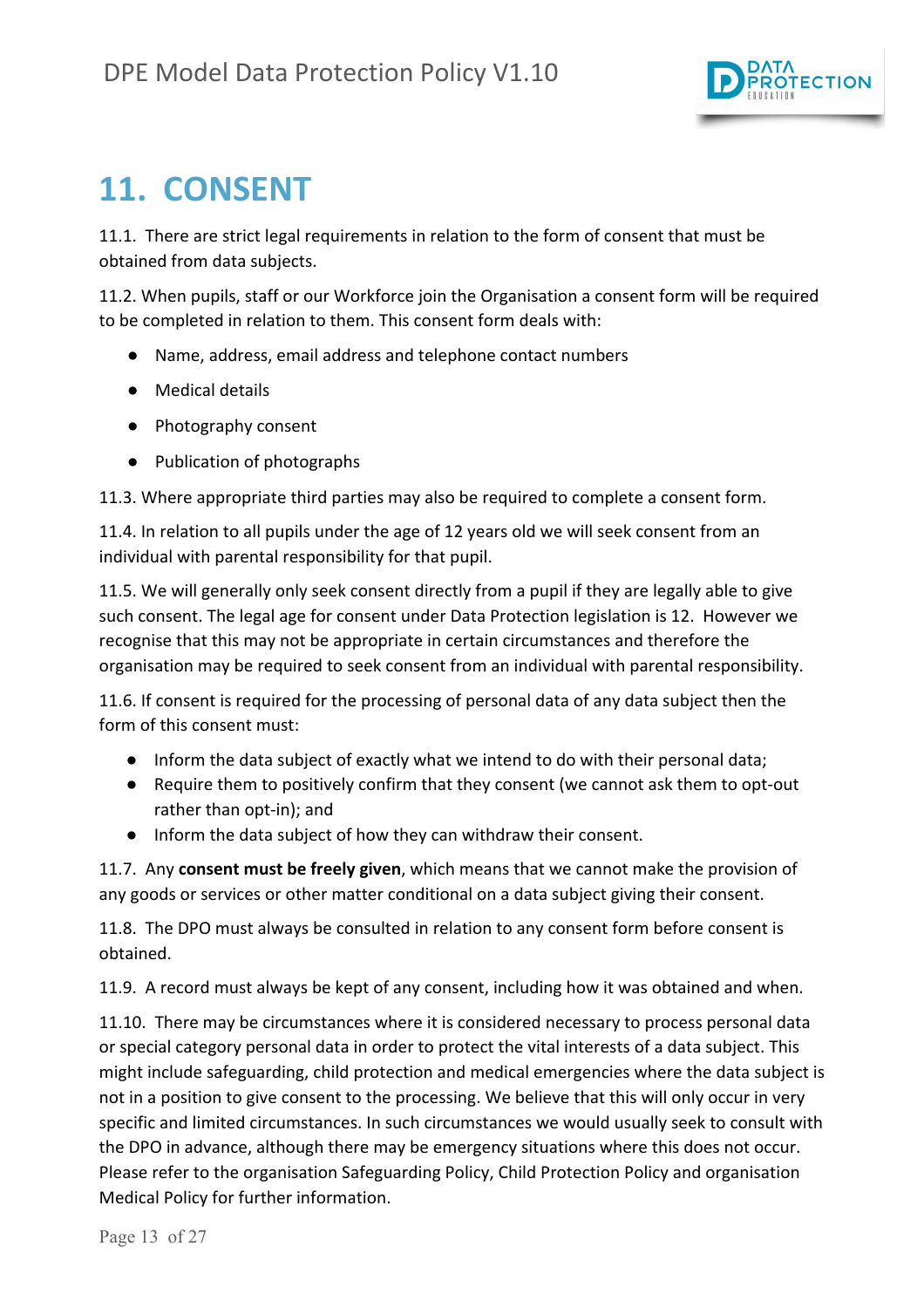

# **12. DISCLOSURE AND SHARING OF PERSONAL INFORMATION**

12.1 We may share personal data that we hold about data subjects, with other organisations, without consent, where we have a lawful basis for doing so. Such organisations include the Department for Education and Education and Skills Funding Agency "ESFA", Ofsted, health authorities and professionals, the Local Authority, examination bodies, other organisations, and other organisations where we have a lawful basis for doing so.

12.2 The organisation will inform data subjects of any sharing of their personal data unless we are not legally required to do so, for example where personal data is shared with the police in the investigation of a criminal offence**.**

12.3 In some circumstances we will not share safeguarding information. Please refer to our Child Protection Policy.

12.4 Further detail is provided in our Record of Processing Activities.

#### **13. DATA SECURITY**

13.1. The organisation will implement appropriate data security measures using policies, procedures and technologies to ensure and maintain the security of all personal data from the point of collection to the point of destruction.

13.2. These security measures will be appropriate to the risks in processing personal data and will be consistent with the rights of the data subjects.

13.3. These measures shall include as appropriate:

- Measures and data access controls to ensure that the Personal Data can only be accessed by authorised personnel for the purposes agreed in the record of processing activity and outlined in the organisation privacy notice;
- In assessing the appropriate level of security account shall be taken in particular of all the risks that are presented by processing, for example from accidental or unlawful destruction, loss, or alteration, unauthorised or unlawful storage, processing, access or disclosure of personal data;
- The anonymisation, pseudonymisation and encryption of personal data;
- The ability to ensure the ongoing confidentiality, integrity, availability and resilience of processing systems and services;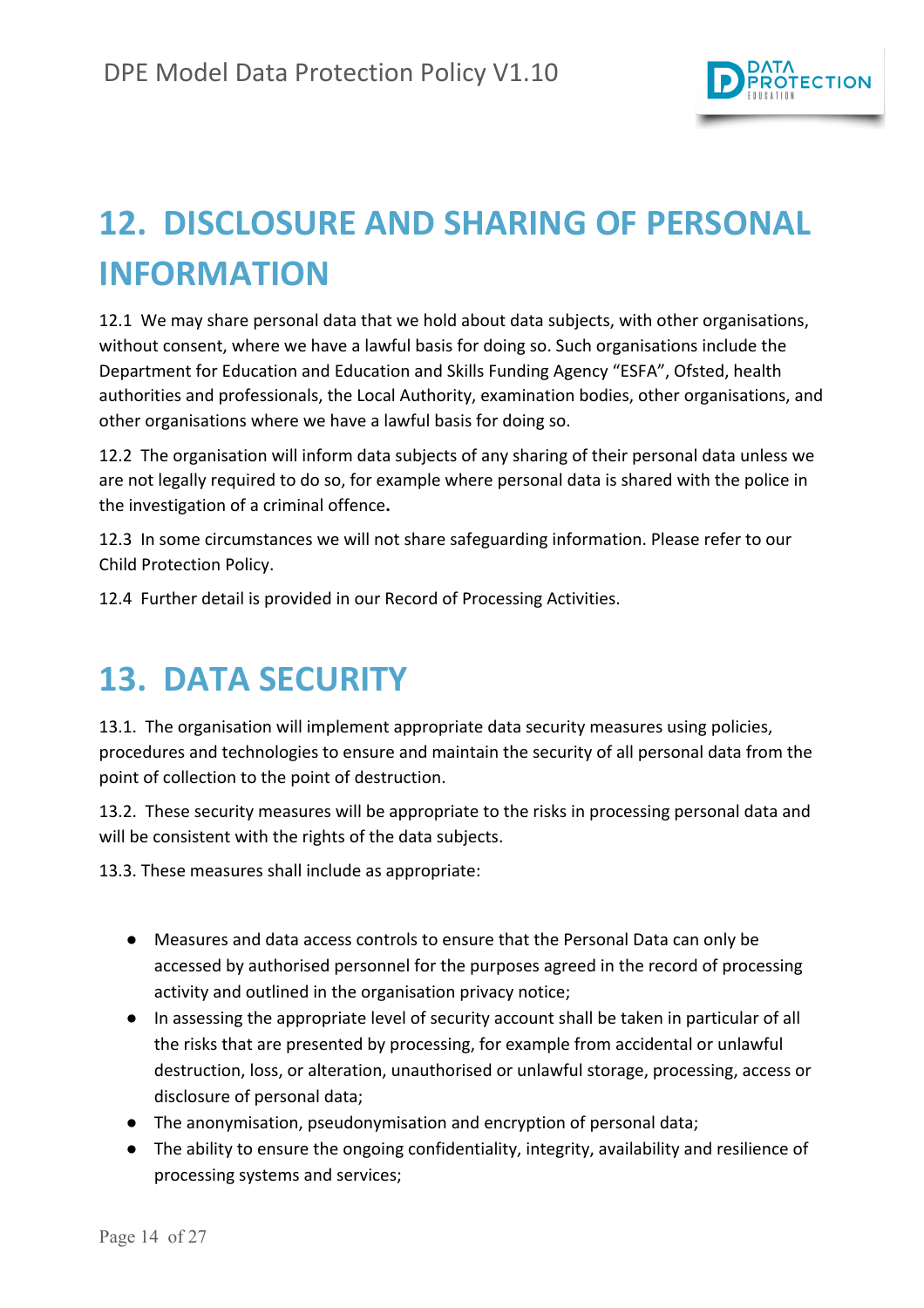

- The ability to restore the availability and access to personal data in a timely manner in the event of a physical or technical incident;
- A process for regular testing, assessing, and evaluating the effectiveness of technical and organisational measures for ensuring the security of the processing of personal data;
- Measures to identify vulnerabilities with respect to the processing of personal data in systems used to provide services to The Organisation.

### **14. DATA PROTECTION IMPACT ASSESSMENTS**

14.1 The organisation takes data protection very seriously, and will consider and comply with the requirements of Data Protection Legislation in relation to all of its activities whenever these involve the use of personal data, in accordance with the principles of data protection by design and default.

13.2 In certain circumstances the law requires us to carry out detailed assessments of proposed processing. This includes where we intend to use new technologies which might pose a high risk to the rights of data subjects because of the types of data we will be processing or the way that we intend to do so.

14.3 The organisation will complete an assessment of any such proposed processing and will use a template document which ensures that all relevant matters are considered.

14.4 The DPO should always be consulted as to whether a data protection impact assessment is required, and if so how to undertake that assessment.

#### **15. DATA BREACHES**

15.1. In the case of a personal data breach, The organisation shall without undue delay and, where feasible, not later than 72 hours after having become aware of it, notify the personal data breach to the Information Commissioner's Office, unless the personal data breach is unlikely to result in a risk to the rights and freedoms of natural persons.

15.2. Where the notification to the Information Commissioner's Office is not made within 72 hours, it shall be accompanied by reasons for the delay.

15.3 In order to evaluate the personal data breach The organisation shall without undue delay immediately inform and involve the Data Protection Officer in the assessment of the breach and in the execution of the data breach procedure to contain and manage the breach.

#### 15.4. **The notification to the Information Commissioner's Office shall at least:**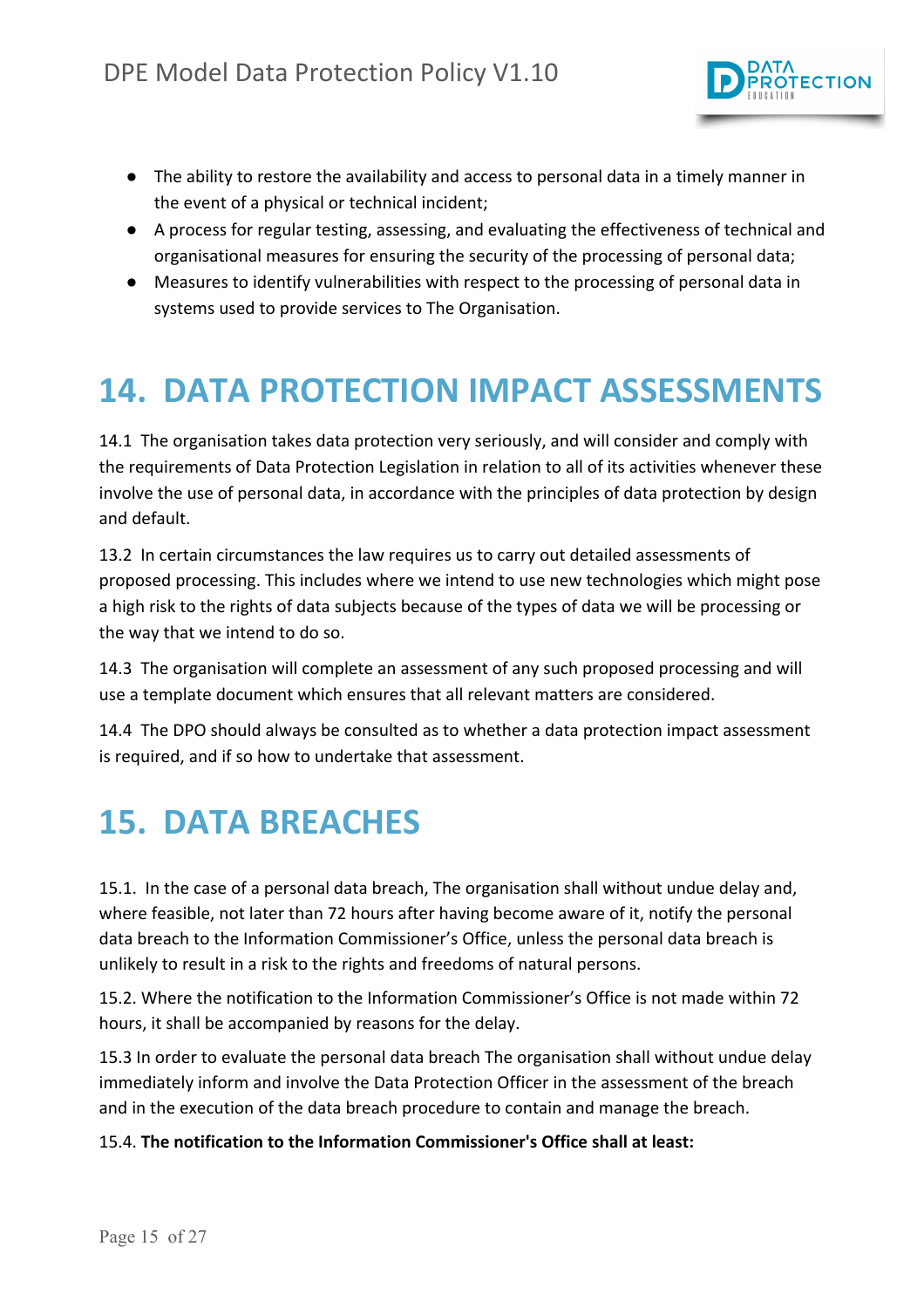

- describe the nature of the personal data breach including where possible, the categories and approximate number of data subjects concerned and the categories and approximate number of personal data records concerned;
- communicate the name and contact details of the data protection officer or other contact point where more information can be obtained;
- describe the likely consequences of the personal data breach;
- describe the measures taken or proposed to be taken by the controller to address the personal data breach, including, where appropriate, measures to mitigate its possible adverse effects;
- Where, and in so far as, it is not possible to provide the information at the same time, the information may be provided in phases without undue further delay.

The organisation shall document any personal data breaches, comprising the facts relating to the personal data breach, its effects and the remedial action taken in a data breach log. The log shall enable the Information Commissioner's Officer to verify compliance with the data breach rules and raise awareness of minor breaches that may assist in the identification of new data handling processes and training requirements.

#### 15.5 **For examples of data breaches please see Appendix 2**

### **16. SUBJECT ACCESS REQUESTS**

16.1. The organisation is committed to:

- Ensuring that individuals' rights to their own personal information can be appropriately exercised;
- Providing adequate training for staff to recognise and handle subject access requests;
- Ensuring that everyone handling personal information knows where to find further guidance on individuals' rights in relation to their own personal information;
- Ensuring that queries about individuals' rights to their own personal information are dealt with effectively and promptly;
- Being fair and transparent in dealing with a subject access request;
- Logging all subject access requests to assist the Information Commissioner's Office with any complaints related to subject access as well as identifying any issues that may assist in the identification of new data handling processes and training requirements.

16.2. All staff are responsible for ensuring that any request for information they receive is dealt with in line with the requirements of the GDPR and in compliance with this policy.

All staff have a responsibility to recognise a request for information and ensure it is passed to the responsible member of staff and/or the Data Protection Officer within two working days.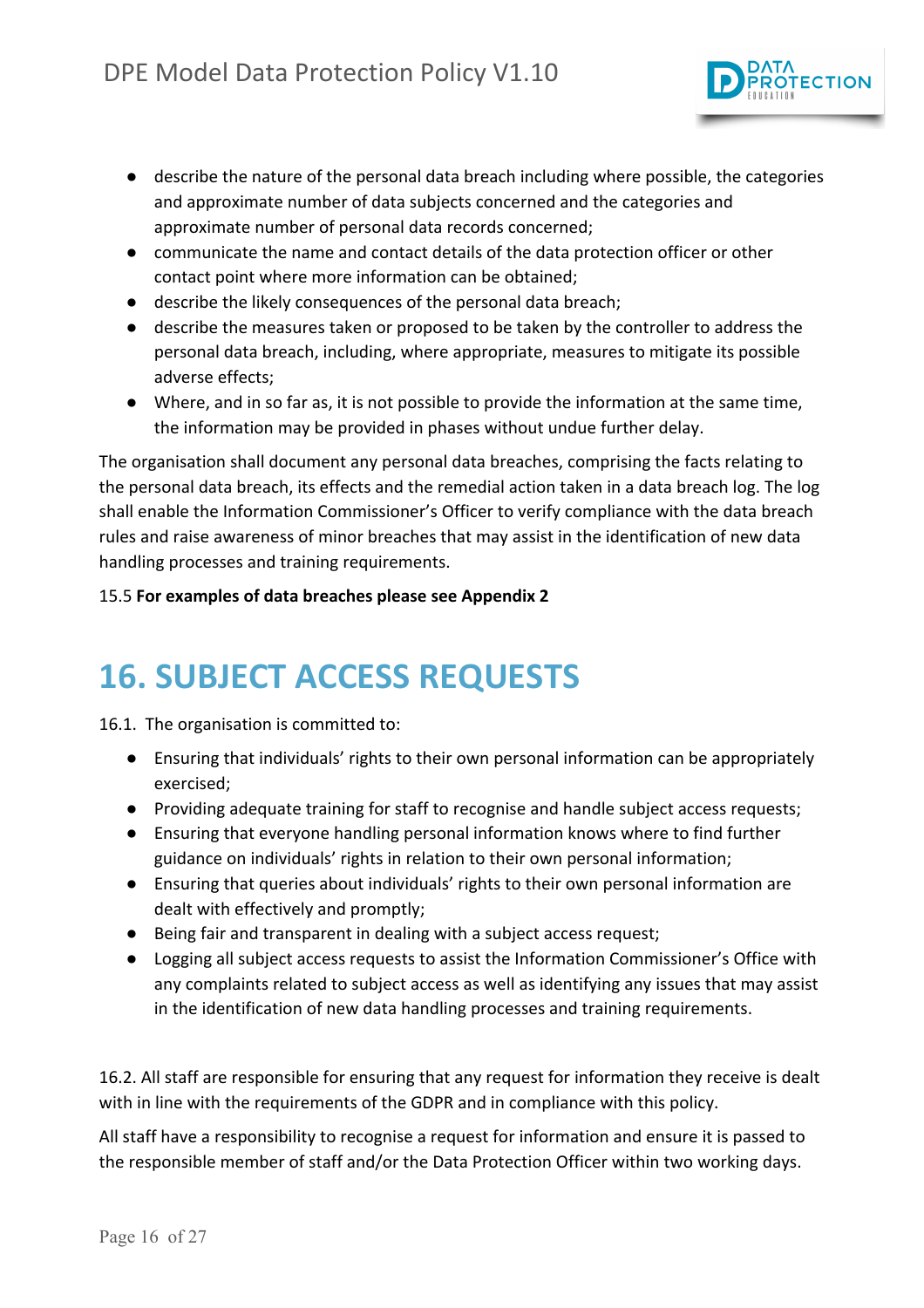

16.3. **For information and guidance on how the organisation will deal with a Subject Access Request see the Subject Access Request Procedure**

#### **17. PUBLICATION OF INFORMATION**

17.1. The organisation maintains and publishes a publication scheme on its website outlining classes of information that will be made routinely available, including policies and procedures.

17.2. Classes of information specified in the publication scheme will be made available quickly and easily on request.

17.3. The organisation will not publish any personal information, including photos, on its website without the permission of the affected individual.

17.4. When uploading information to the organisation website, staff will be considerate of any metadata or deletions which could be accessed in documents and images on the site.

#### **18. DBS DATA**

18.1. All data provided by the DBS will be handled in line with data protection legislation; this includes electronic communication.

18.2. Data provided by the DBS will never be duplicated.

18.3. Any third parties who access DBS information will be made aware of the data protection legislation, as well as their responsibilities as a data handler.

18.4 Data Subjects have the right to appeal against any automated decision making, such as a DBS check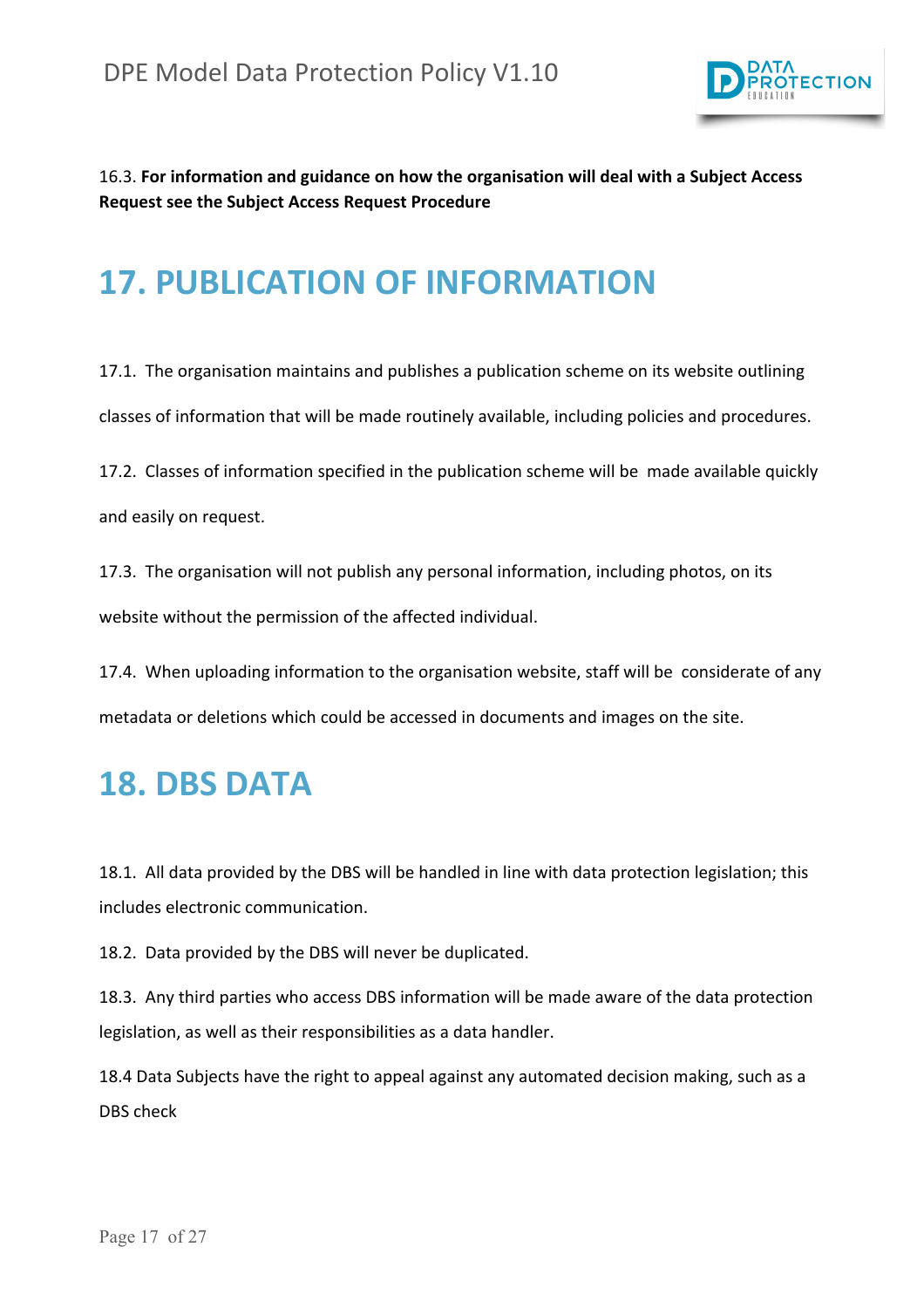

#### **19. PHOTOGRAPHY IMAGES AND VIDEOS**

19.1. Photographs and videos will only be collected and stored by the organisation, organisation staff and workforce with a documented lawful basis as in accordance with the organisation Photography Images and video policy document.

19.2. Photographs and videos will normally only be taken and used where they are deemed essential for performing the public task of the organisation or relative to providing education.

19.3. However there may be occasions that arise where the organisation would like to celebrate the achievements of our pupils and therefore we may want to use images and videos of our pupils within promotional materials, or for publication in the media such as local, or even national, newspapers covering organisation events or achievements. If this is the case we will seek the consent of the pupils, and their parents where appropriate, before allowing the use of images or videos of pupils for such purposes.

19.4. Where photographs are required for other purposes, these purposes will be documented and explicit consent will be sought.

19.5. The retention period for photographs and videos taken by the organisation, organisation staff and workforce will be documented in the organisation retention policy. At the end of the retention period photographs will either be destroyed or they may be retained as photos for archiving purposes in the public interest.

19.6. Parents and others attending organisation events are allowed to take photographs and videos of those events for domestic purposes. For example, parents can take video recordings of a organisation performance involving their child. The organisation does not prohibit this as a matter of policy.

19.7. The organisation does not however agree to any such photographs or videos being used for any other purpose, but acknowledges that such matters are, for the most part, outside of the ability of the organisation to control or prevent.

19.8. The organisation asks that parents and others do not post any images or videos which include any child other than their own child on any social media or otherwise publish those images or videos.

19.9. Whenever a pupil begins their attendance at the organisation they, or their parent where appropriate, will be asked to complete a consent form in relation to the use of images and videos of that pupil. We will not use images or videos of pupils for any purpose where we do not have consent.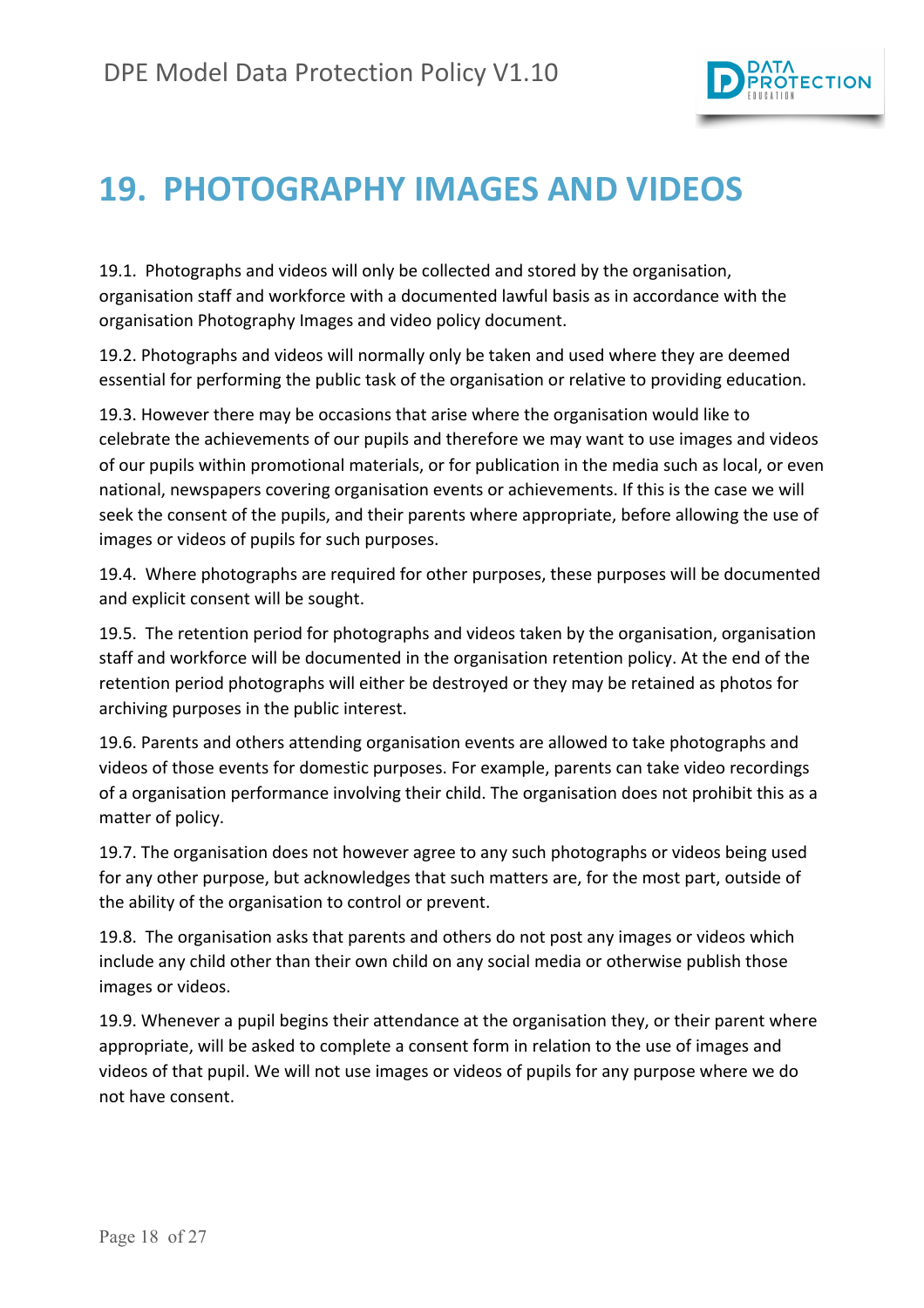

#### **20. CCTV**

The federation does not use CCTV

### **21. RETENTION POLICY.**

21.1. The organisation will not keep personal data longer than necessary and will maintain a retention schedule outlining the retention requirements of electronic and paper records. The Organisation will retain the minimum amount of information that it requires to carry out its statutory functions and the provision of services.

21.2. In circumstances where a retention period of a specific document has expired, checks will be made to confirm disposal and consideration given to the method of disposal to be used based on the data to be disposed of.

21.3. These checks will include the following questions being addressed:

- Have the documents been checked to ensure they are appropriate for destruction?
- Is retention required to fulfil statutory obligations or other regulatory obligations, including child protection?
- Is retention required for evidence?
- Is retention required to meet the operational needs of the service?
- Is retention required because the document or record is of historic interest, intrinsic value or required for organisational memory?

21.4 Retention data will be documented in the Record of Processing or taken as published in the IRMS school toolkit.

#### **22. TRAINING**

22.1. The organisation shall ensure that all members of staff receive data protection training, including training on information handling appropriate to ensure data protection competence in their role. This training shall be completed every two years as a minimum.

#### **23. DATA PROCESSORS**

23.1. The organisation contract with various organisations who provide services to the organisation, including: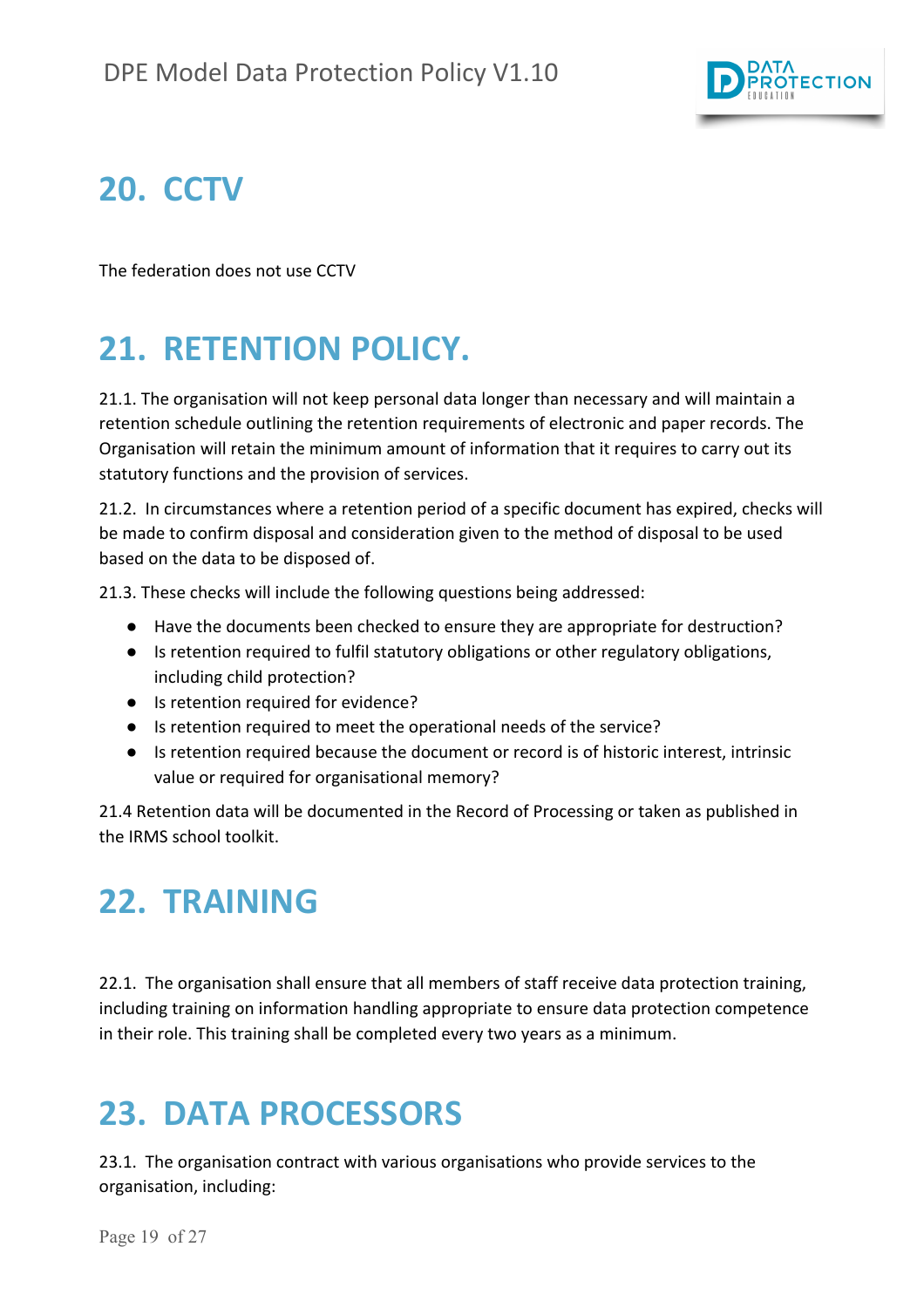

- Payroll Providers to enable us to pay our employees;
- Parent payment systems to enable parents to pay for organisation meals, trips and/or uniforms;
- Pupil Assessment systems to support us with the tracking and monitoring of pupil achievement;
- Communication systems to enable us to effectively communicate with parent and pupils;
- organisation meal providers to support with the provision and payment for organisation meals;
- Photographers to enable us to store pupil photographs for safeguarding purposes;
- HR Systems for the effective management of all aspects of staff management;

23.2 In order that these services can be provided effectively we are required to transfer personal data of data subjects to these data processors.

23.3 Personal data will only be transferred to a data processor if they agree to comply with our procedures and policies in relation to data security, or if they put in place adequate measures themselves to the satisfaction of the organisation.

23.4. The organisation will always undertake due diligence of any data processor before transferring the personal data of data subjects to them.

23.5. Contracts with data processors will comply with Data Protection Legislation and contain explicit obligations on the data processor to ensure compliance with the Data Protection Legislation, and compliance with the rights of Data Subjects.

### **24. CHANGES TO THIS POLICY**

24.1 We may change this policy at any time. Where appropriate, we will notify data subject**s** of those changes.

**This Policy was approved by the board of Governors in Spring 2022 . It will be reviewed annually.**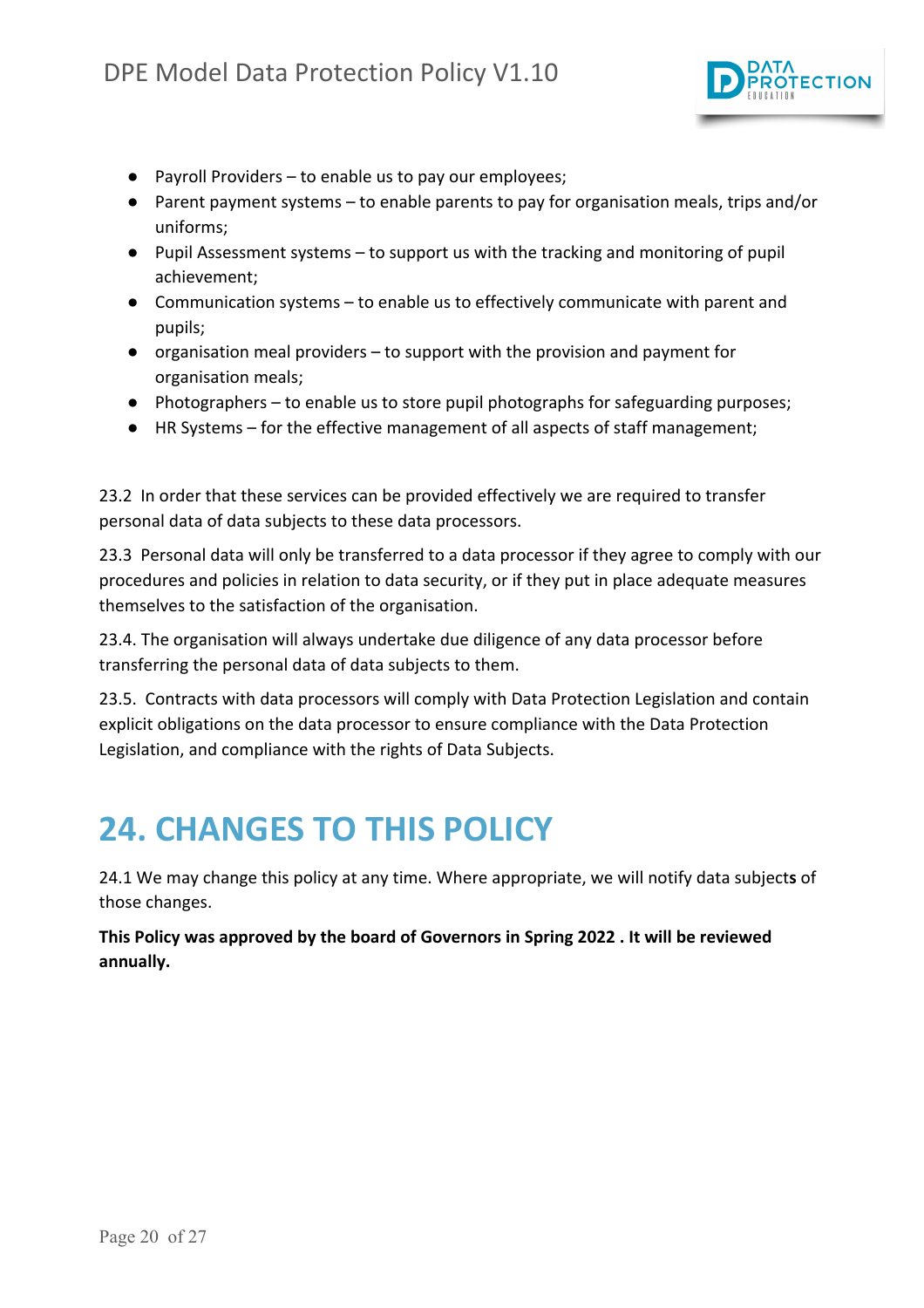

#### **APPENDIX 1 UK GDPR DEFINITIONS**

**Personal data** means any information relating to an identified or identifiable natural person ('data subject'); an identifiable natural person is a person who can be identified, directly or indirectly, in particular by reference to an identifier such as a name, an identification number, location data, an online identifier or by one or more factors specific to the physical, physiological, genetic, mental, economic, cultural or social identity of that natural person;

**Processing** means any operation or set of operations which is performed on personal data or on sets of personal data, whether or not by automated means, such as collection, recording, organisation, structuring, storage, adaptation or alteration, retrieval, consultation, use, disclosure by transmission, dissemination or otherwise making available, alignment or combination, restriction, erasure or destruction;

**Restriction of processing** means the marking of stored personal data with the aim of limiting their processing in the future;

**Profiling** means any form of automated processing of personal data consisting of the use of personal data to evaluate certain personal aspects relating to a natural person, in particular to analyse or predict aspects concerning that natural person's performance at work, economic situation, health, personal preferences, interests, reliability, behaviour, location or movements;

**Pseudonymisation** means the processing of personal data in such a manner that the personal data can no longer be attributed to a specific data subject without the use of additional information, provided that such additional information is kept separately and is subject to technical and organisational measures to ensure that the personal data are not attributed to an identified or identifiable natural person;

**Filing system** means any structured set of personal data which are accessible according to specific criteria, whether centralised, decentralised or dispersed on a functional or geographical basis;

**Controller** means the natural or legal person, public authority, agency or other body which, alone or jointly with others, determines the purposes and means of the processing of personal data; where the purposes and means of such processing are determined by United Kingdom law, the controller or the specific criteria for its nomination may be provided for by United Kingdom law;

**Processor** means a natural or legal person, public authority, agency or other body which processes personal data on behalf of the controller;

**Recipient** means a natural or legal person, public authority, agency or another body, to which the personal data are disclosed, whether a third party or not. However, public authorities which may receive personal data in the framework of a particular inquiry in accordance with United Kingdom law shall not be regarded as recipients; the processing of those data by those public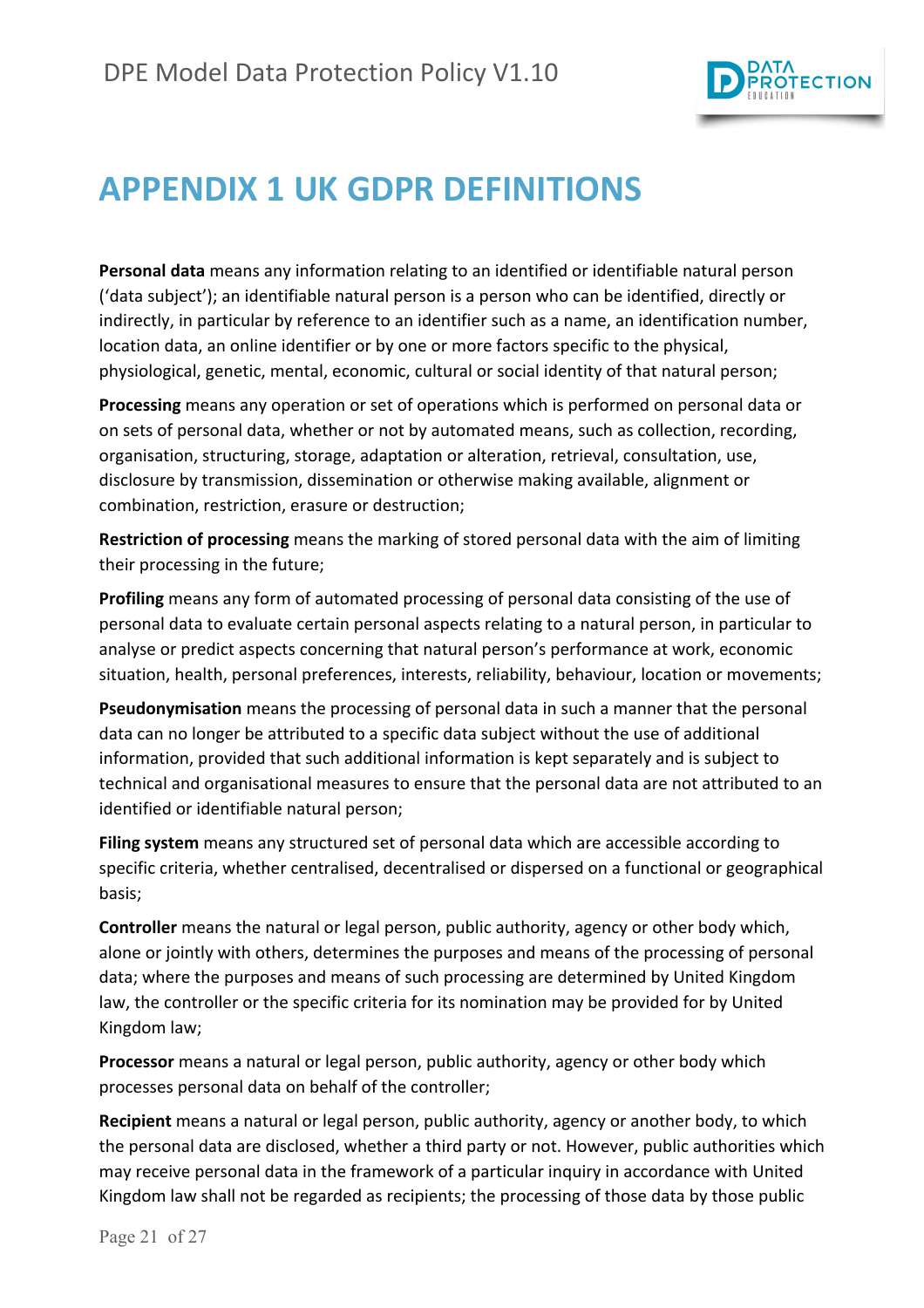

authorities shall be in compliance with the applicable data protection rules according to the purposes of the processing;

**Third party** means a natural or legal person, public authority, agency or body other than the data subject, controller, processor and persons who, under the direct authority of the controller or processor, are authorised to process personal data;

**Consent** of the data subject means any freely given, specific, informed and unambiguous indication of the data subject's wishes by which he or she, by a statement or by a clear affirmative action, signifies agreement to the processing of personal data relating to him or her;

**Personal data breach** means a breach of security leading to the accidental or unlawful destruction, loss, alteration, unauthorised disclosure of, or access to, personal data transmitted, stored or otherwise processed;

**Genetic data** means personal data relating to the inherited or acquired genetic characteristics of a natural person which give unique information about the physiology or the health of that natural person and which result, in particular, from an analysis of a biological sample from the natural person in question;

**Biometric data** means personal data resulting from specific technical processing relating to the physical, physiological or behavioural characteristics of a natural person, which allow or confirm the unique identification of that natural person, such as facial

**Data concerning health** means personal data related to the physical or mental health of a natural person, including the provision of health care services, which reveal information about his or her health status;

**Enterprise** means a natural or legal person engaged in an economic activity, irrespective of its legal form, including partnerships or associations regularly engaged in an economic activity;

**Supervisory authority** means in the UK the Information Commissioner's Office. In the case of data processed overseas in the European Union, this means an independent public authority which is established by a Member State pursuant to Article 51 of the GDPR;

#### **Cross-border processing** means either:

- processing of personal data which takes place in the context of the activities of establishments where the controller or processor is established in the UK and a thirdparty country; or
- processing of personal data which takes place in the context of the activities of a single establishment of a controller or processor in the United Kingdom but which substantially affects or is likely to substantially affect data subjects in a third-party country;
- processing of personal data which takes place in the context of the activities of a single establishment of a controller or processor outside the United Kingdom but which substantially affects or is likely to substantially affect data subjects in the United Kingdom;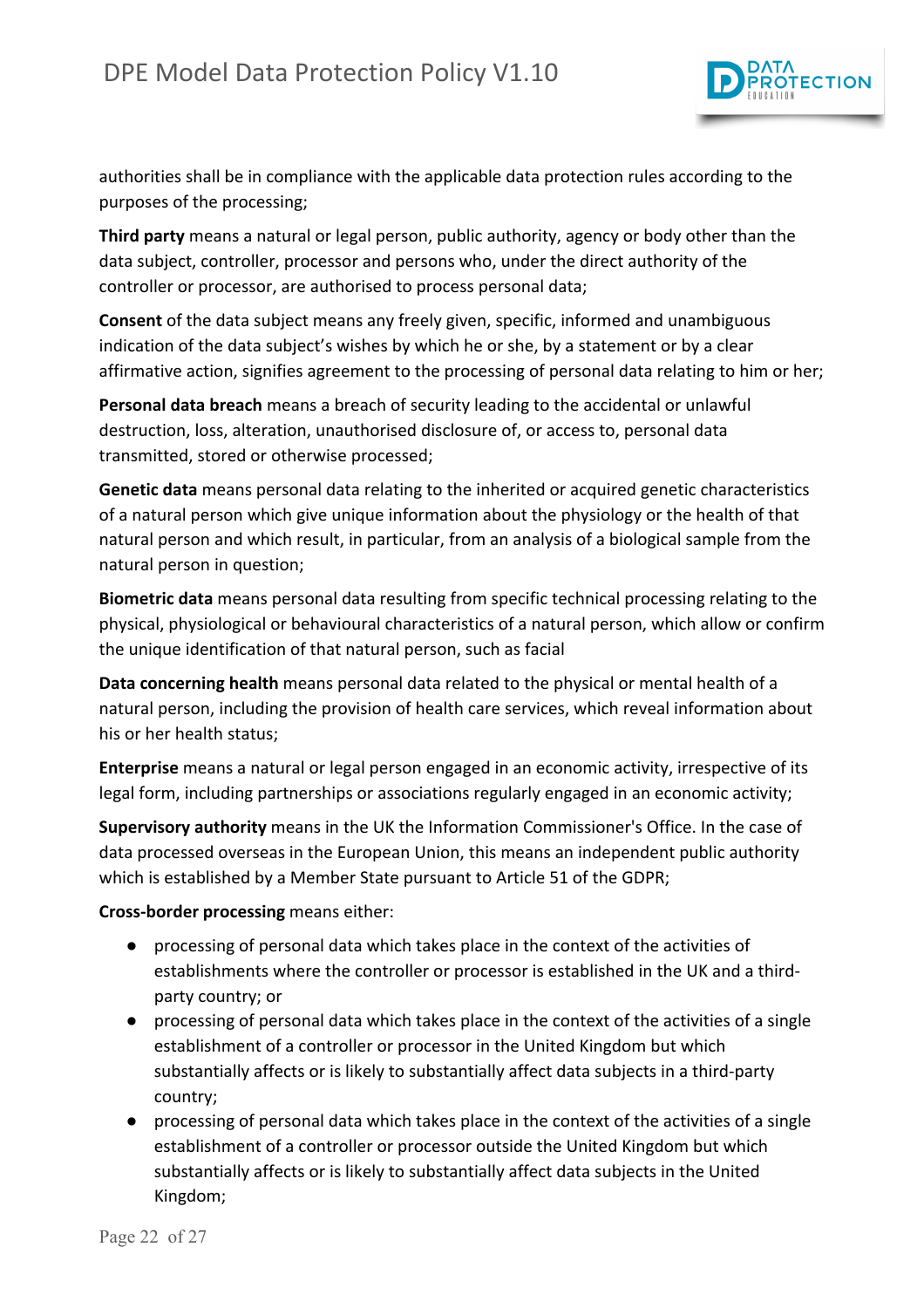

**Relevant and reasoned objection** means an objection to a draft decision as to whether there is an infringement of this Regulation, or whether envisaged action in relation to the controller or processor complies with this Regulation, which clearly demonstrates the significance of the risks posed by the draft decision as regards the fundamental rights and freedoms of data subjects and, where applicable, the free flow of personal data within the United Kingdom;

**Information society service** means any service normally provided for remuneration, at a distance, by electronic means and at the individual request of a recipient of services;

**International organisation** means an organisation and its subordinate bodies governed by public international law, or any other body which is set up by, or on the basis of, an agreement between two or more countries;

**Special categories** of personal data means personal data:

- revealing racial or ethnic origin;
- revealing political opinions;
- revealing religious or philosophical beliefs or trade union membership;
- the processing of genetic data, biometric data for the purpose of uniquely identifying a natural person;
- data concerning health or data concerning a natural person's sex life or sexual orientation;

**Data breach**: an incident or event in which personal and/or confidential data:

- has potentially been viewed or used by an individual unauthorised to do so;
- has had its integrity compromised;
- is lost or is unavailable for a significant period.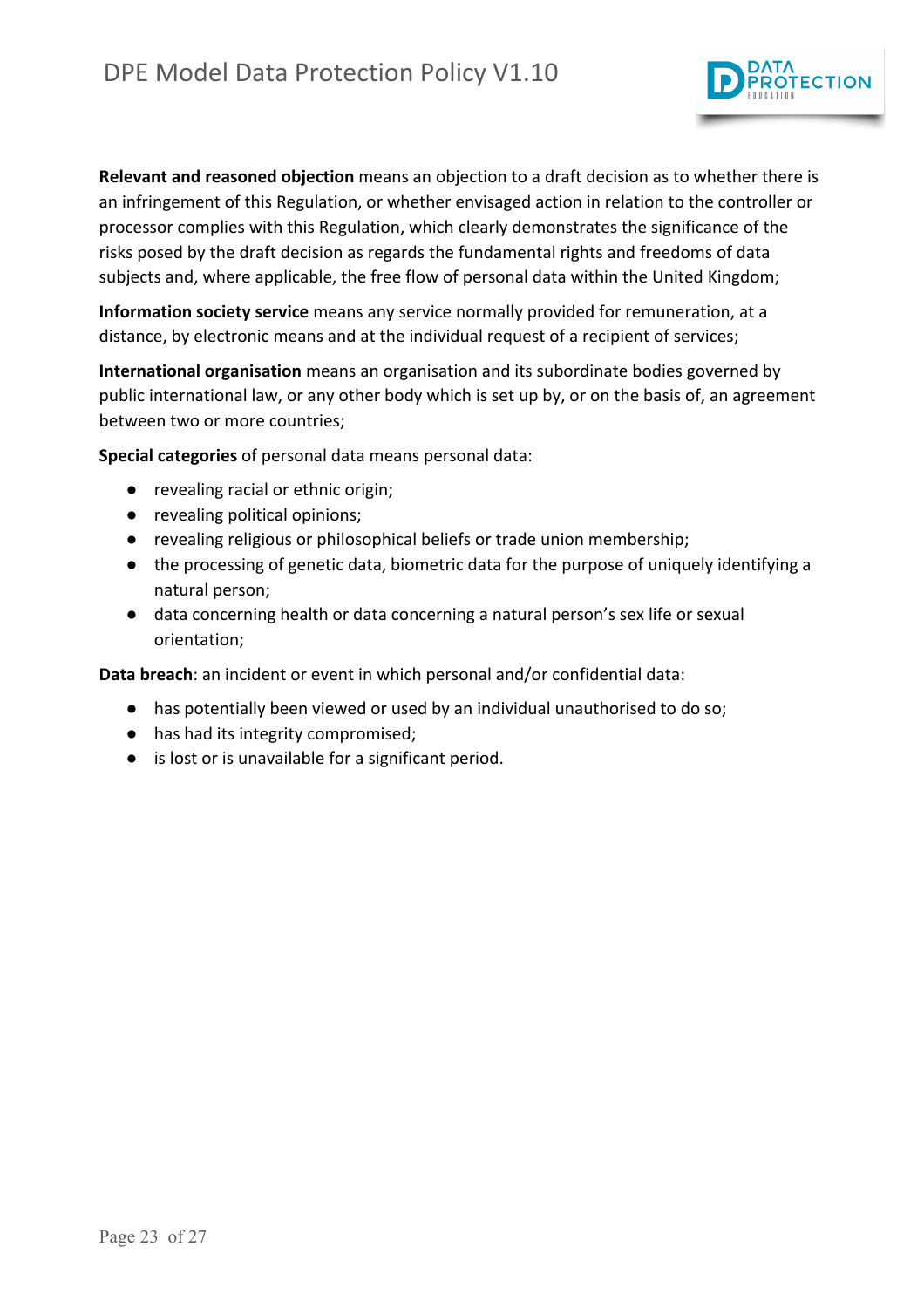

#### **APPENDIX 2. EXAMPLES OF DATA BREACHES**

- Loss or theft of paper records or loss or theft of equipment on which data is stored e.g. a laptop, mobile phone, tablet device or memory stick;
- A letter or email containing personal and/or confidential data sent to the wrong address (including internal staff or third parties) or an email to an unauthorised group of email boxes;
- Personal data disclosed orally in error in a meeting or over the phone including "blogging" where information is obtained by deceiving The Organisation, or where information has been disclosed without confirming the true identity of the requester;
- Unauthorised access to information classified as personal or confidential e.g. attaching documents to an outlook diary appointment that is openly accessible;
- Posting information on the world wide web or on a computer otherwise accessible from the Internet without proper information security precautions;
- Sensitive information left on a photo-copier or on a desk in County Council premises;
- Unauthorised alteration or deletion of information;
- Not storing personal and confidential information securely;
- Not ensuring the proper transfer or destruction of files after closure of offices/buildings e.g. not following building decommissioning procedures;
- Failure to safeguard/remove personal data on office equipment (including computers and smart phones) before disposal/sale.
- school

Examples of Breaches caused by IT Security Incidents:

- Unauthorised access to IT systems because of misconfigured and/or inappropriate access controls;
- Hacking or phishing attacks and related suspicious activity;
- Virus or malware attacks and related suspicious activity;
- ICT infrastructure-generated suspicious activity;
- Divulging a password to another user without authority.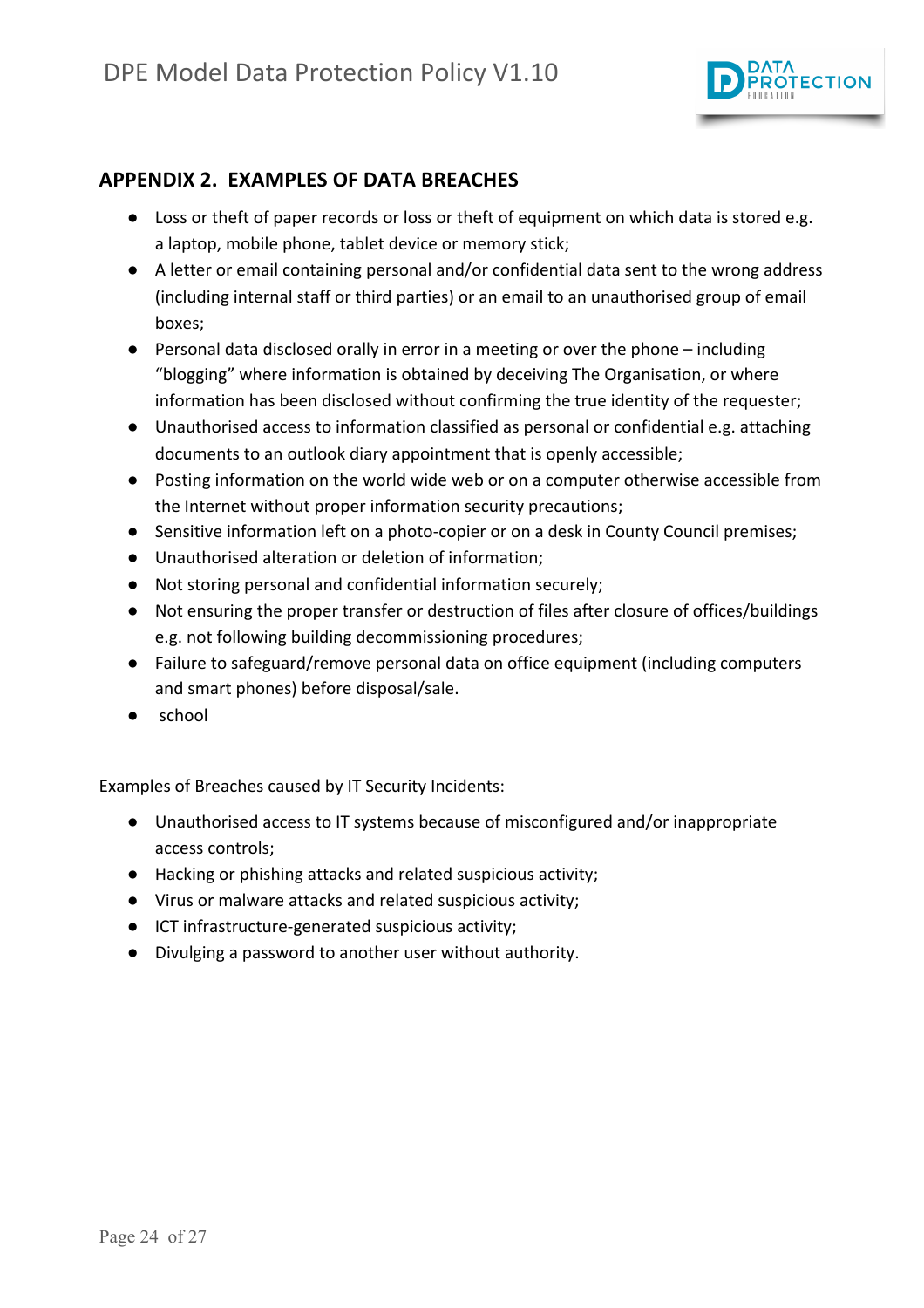

# **APPENDIX 3. DEALING WITH SUBJECT ACCESS REQUESTS**

| <b>What must the school</b><br>do?                                                                                                                                                                                                       | Why?                                                                                                                                                                                                                                                                                                                                  | How?                                                                                                                                                                                                                                                                                 |
|------------------------------------------------------------------------------------------------------------------------------------------------------------------------------------------------------------------------------------------|---------------------------------------------------------------------------------------------------------------------------------------------------------------------------------------------------------------------------------------------------------------------------------------------------------------------------------------|--------------------------------------------------------------------------------------------------------------------------------------------------------------------------------------------------------------------------------------------------------------------------------------|
| We must be clear about the<br>nature of the request and<br>identify what information is<br>being requested.                                                                                                                              | Being clear about the nature<br>of the request will enable you<br>to decide whether the request<br>needs to be dealt with in<br>accordance with statutory<br>requirements, who needs to<br>deal with the request, and/or<br>whether this is business as<br>usual (BAU). If needed ask<br>the submitter of the request<br>for clarity. | <b>Review the request and</b><br>identify:<br>If the request is for the<br>personal information of the<br>requester or made by an<br>individual on behalf of<br>another person (e.g. on behalf<br>of a child or an adult lacking<br>capacity) – this is a subject<br>access request; |
|                                                                                                                                                                                                                                          |                                                                                                                                                                                                                                                                                                                                       | If the request is for non-<br>personal information - this<br>may be dealt with as BAU or<br>formally under the Freedom<br>of Information Act 2000 (the<br><b>FOIA) or the Environmental</b><br><b>Information Regulations 2004</b><br>(the EIR).                                     |
|                                                                                                                                                                                                                                          |                                                                                                                                                                                                                                                                                                                                       | NB: The request can be<br>received in a range of<br>different formats e.g. letter,<br>email, a completed form, or<br>can be made via social media<br>(e.g. a Facebook page or<br>Twitter account).                                                                                   |
| If the request is a SAR the<br>request must be forwarded to<br>the responsible member of<br>staff (usually the<br><b>Headteacher) and the Data</b><br><b>Protection Officer within two</b><br>working days of receipt of<br>the request. | The UK GDPR stipulates that<br><b>SARs must be completed</b><br>within one month of the<br>request - but in reality, as<br>soon as possible.                                                                                                                                                                                          | Log the SAR in the subject<br>access request log and<br>inform all appropriate staff<br>required to deal with the<br>request.                                                                                                                                                        |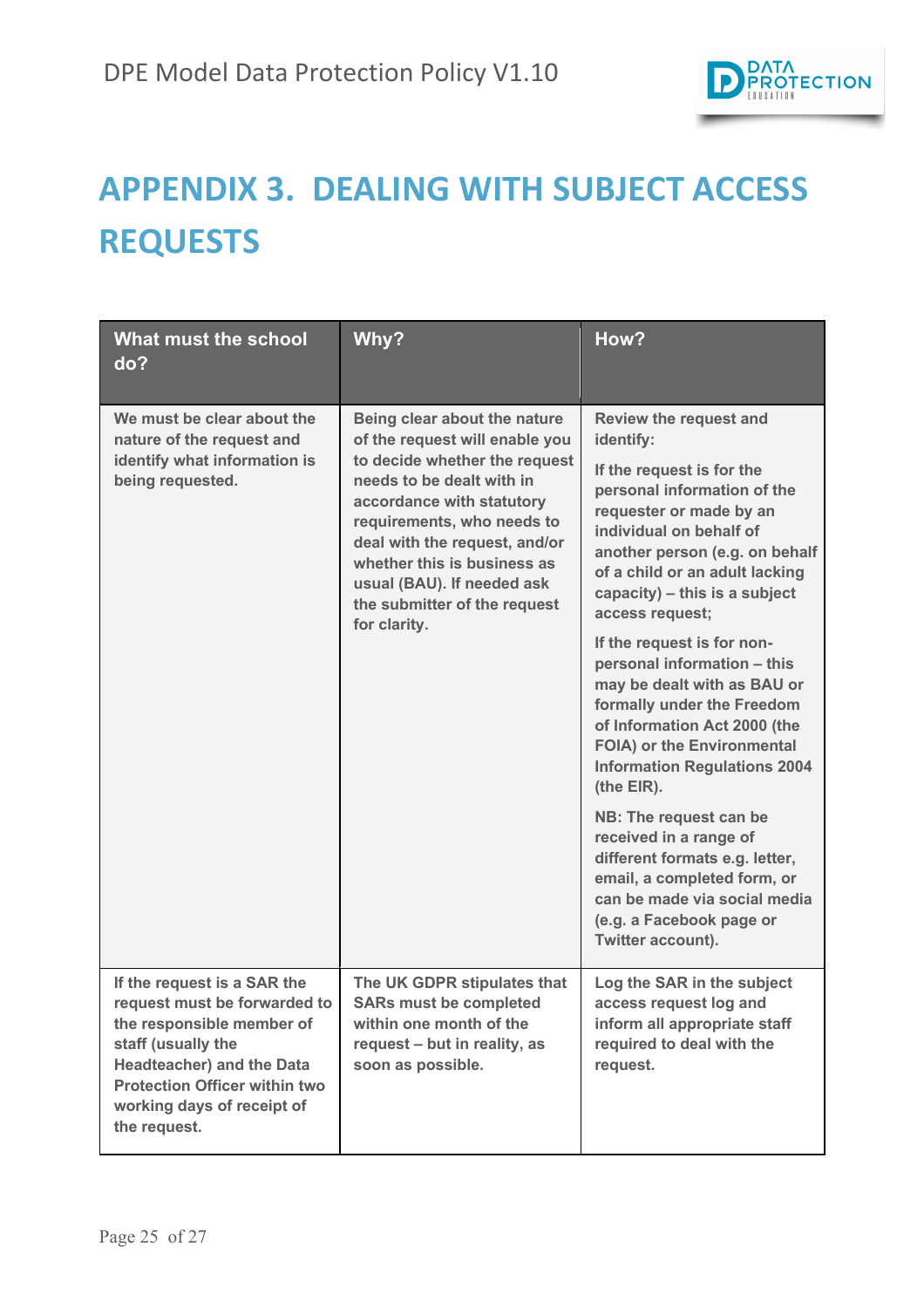

| If the information requested<br>is for non-personal<br>information <i>i.e.</i> is<br>organisational or statistical<br>information, this will fall<br>under the FOIA or EIR, or<br>BAU and will be dealt with, as<br>follows:<br>All non-routine FOIA or EIR<br>requests must be forwarded<br>to the responsible member of<br>staff (usually the<br><b>Headteacher) and the Data</b><br><b>Protection Officer within two</b><br>working days of receipt of<br>the request. | The FOIA and EIR stipulate<br>that requests must be<br>completed within 20 working<br>days of the request -<br>therefore the more swiftly<br>request are being dealt with,<br>the more likely The<br><b>Organisation will meet its</b><br>statutory deadlines.<br><b>BAU requests need to be</b><br>dealt with by an individual in<br>that particular service area<br>who can identify and locate<br>the information requested<br>and provide a response<br>within a reasonable<br>timeframe. | If the request is for non-<br>routine/FOIA/EIR information<br>contact the responsible<br>member of staff (usually the<br><b>Headteacher) and the Data</b><br><b>Protection Officer.</b> |
|---------------------------------------------------------------------------------------------------------------------------------------------------------------------------------------------------------------------------------------------------------------------------------------------------------------------------------------------------------------------------------------------------------------------------------------------------------------------------|-----------------------------------------------------------------------------------------------------------------------------------------------------------------------------------------------------------------------------------------------------------------------------------------------------------------------------------------------------------------------------------------------------------------------------------------------------------------------------------------------|-----------------------------------------------------------------------------------------------------------------------------------------------------------------------------------------|
| If the information requested<br>is for the personal<br>information of an individual<br>for use in a criminal<br>investigation by the police, or<br>any other agency<br>investigating criminal<br>offences, this will fall under<br>either the regulatory<br><b>Investigative Powers Act</b><br>2000 (RIPA) or Data<br><b>Protection Act 2018.</b>                                                                                                                         | It is in the public interest that<br>requests are identified and<br>dealt with as quickly as<br>possible.                                                                                                                                                                                                                                                                                                                                                                                     | Scan and email the request to<br>the responsible member of<br>staff (usually the<br><b>Headteacher) and the Data</b><br><b>Protection Officer as needed.</b>                            |
| The request can be for either<br>hard copy or any type of<br>electronic information<br>including email traffic ie the<br>time and information that an<br>email is sent.                                                                                                                                                                                                                                                                                                   |                                                                                                                                                                                                                                                                                                                                                                                                                                                                                               |                                                                                                                                                                                         |
| The request must be<br>forwarded to the responsible<br>member of staff (usually the<br><b>Headteacher) and the Data</b><br><b>Protection Officer within two</b><br>days.                                                                                                                                                                                                                                                                                                  |                                                                                                                                                                                                                                                                                                                                                                                                                                                                                               |                                                                                                                                                                                         |